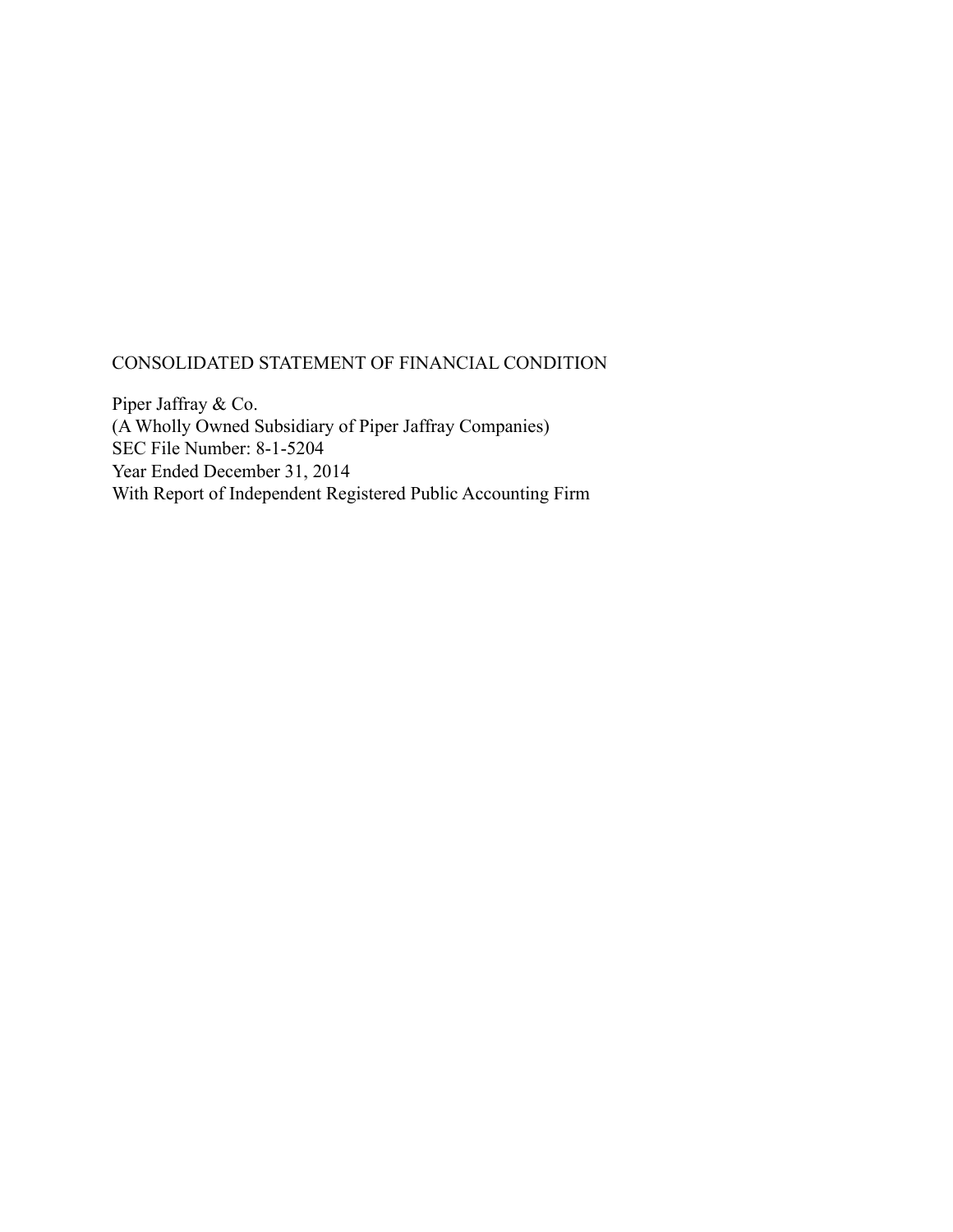# Page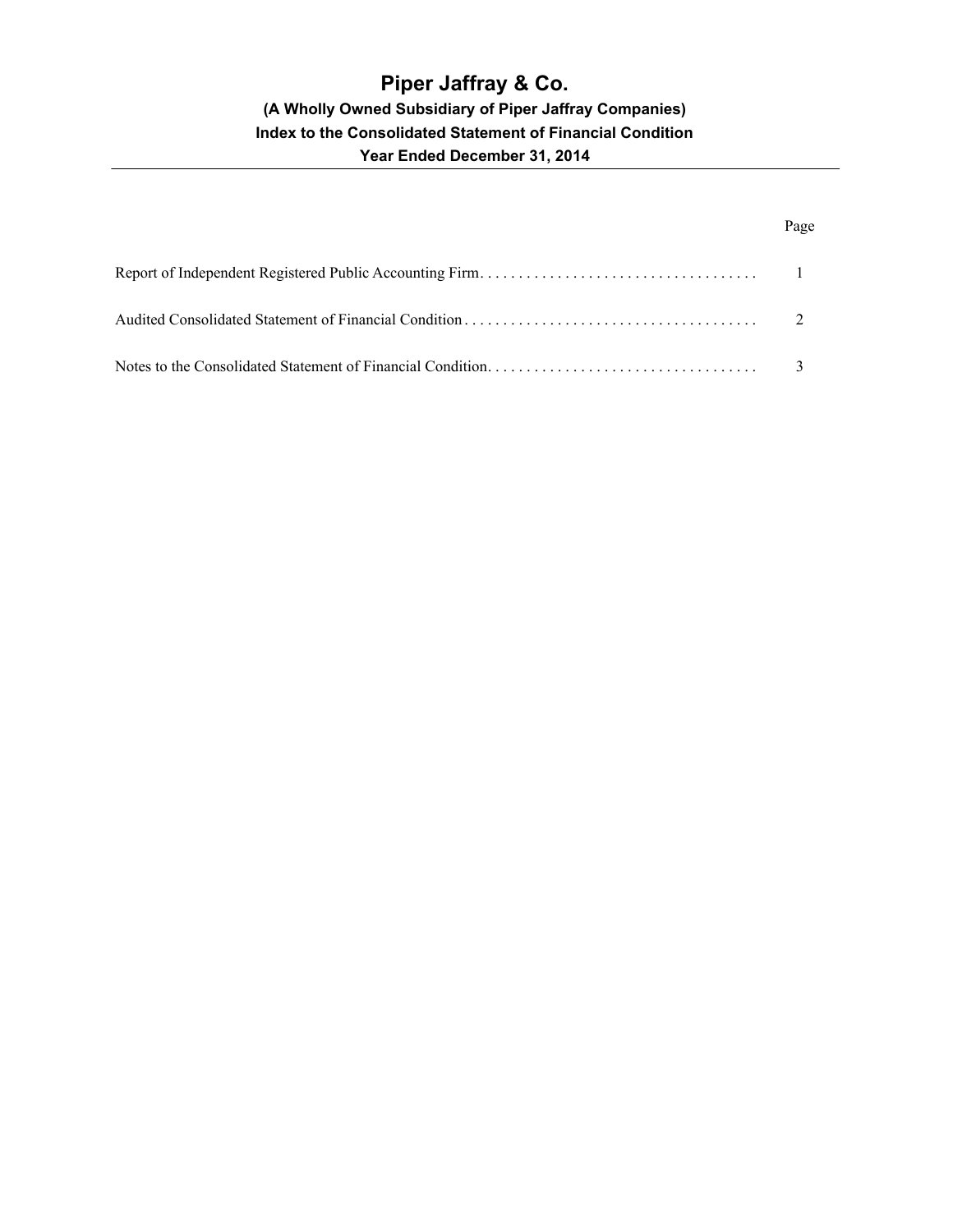# Report of Independent Registered Public Accounting Firm

The Board of Directors and Shareholder Piper Jaffray & Co.

We have audited the accompanying consolidated statement of financial condition of Piper Jaffray & Co. (the Company) as of December 31, 2014. This financial statement is the responsibility of the Company's management. Our responsibility is to express an opinion on this financial statement based on our audit.

We conducted our audit in accordance with the standards of the Public Company Accounting Oversight Board (United States). Those standards require that we plan and perform the audit to obtain reasonable assurance about whether the statement of financial condition is free of material misstatement. An audit includes examining, on a test basis, evidence supporting the amounts and disclosures in the financial statements. An audit also includes assessing the accounting principles used and significant estimates made by management, as well as evaluating the overall financial statement presentation. We believe that our audit provides a reasonable basis for our opinion.

In our opinion, the statement of financial condition referred to above presents fairly, in all material respects, the consolidated financial position of Piper Jaffray & Co. as of December 31, 2014, in conformity with U.S. generally accepted accounting principles.

Ennet + Young LLP

Minneapolis, Minnesota February 25, 2015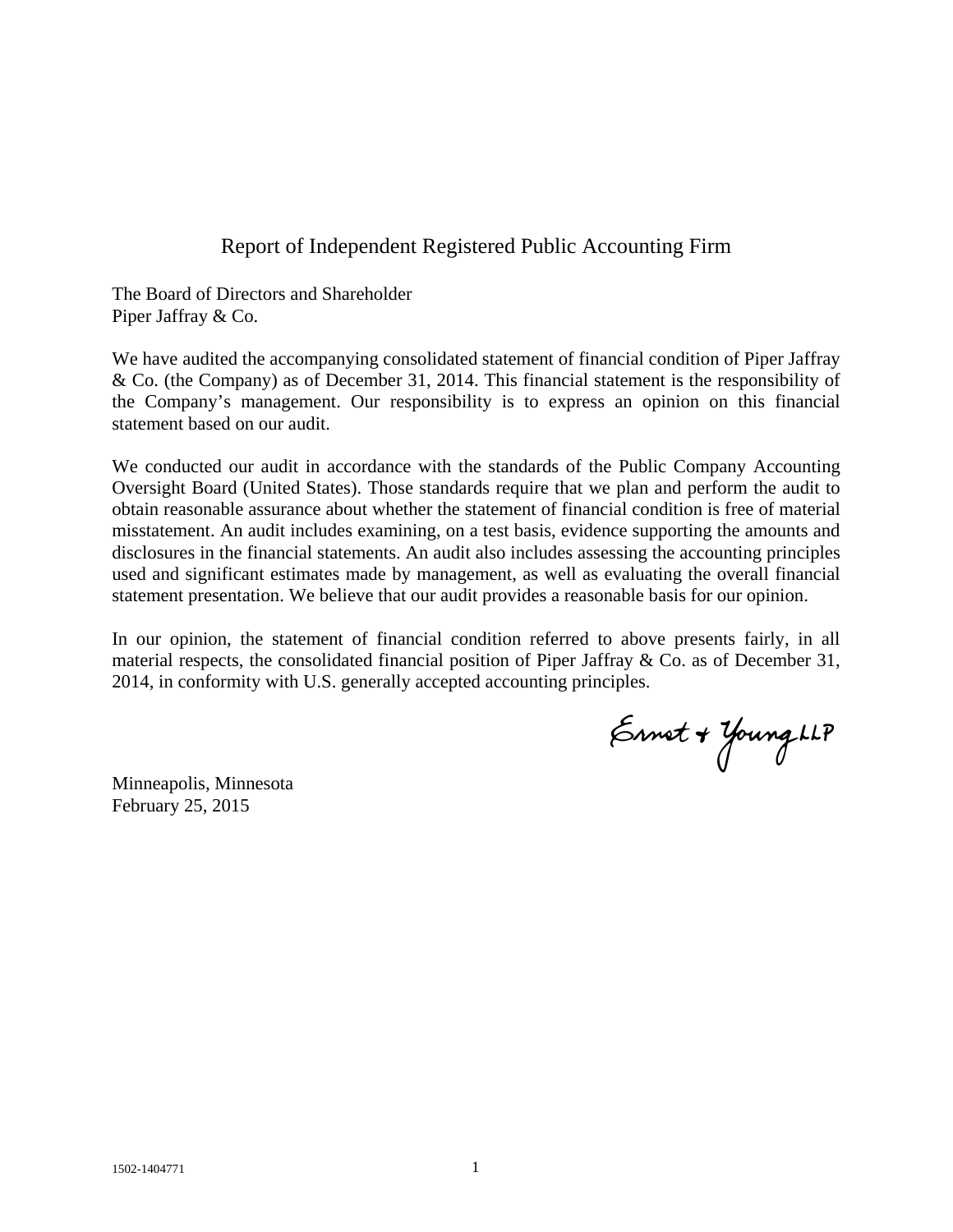*(Dollars in thousands)*

### **Assets**

|                                                                                         | <sup>\$</sup> | 3,964<br>25,011    |
|-----------------------------------------------------------------------------------------|---------------|--------------------|
| Receivables:                                                                            |               |                    |
|                                                                                         |               | 9,658              |
|                                                                                         |               | 150,987<br>308,165 |
|                                                                                         |               | 460,044            |
| Financial instruments and other inventory positions owned and pledged as collateral     |               | 499,660            |
|                                                                                         |               | 959,704            |
| Fixed assets (net of accumulated depreciation and amortization of \$43,984)             |               | 16,168             |
|                                                                                         |               | 15,034             |
|                                                                                         |               | 2,344              |
|                                                                                         |               | 64,456             |
|                                                                                         |               | 80,685             |
|                                                                                         | -S            | 1,636,176          |
| <b>Liabilities and Shareholder's Equity</b>                                             |               |                    |
|                                                                                         | S             | 250,013            |
| Payables:                                                                               |               |                    |
|                                                                                         |               | 13,328             |
|                                                                                         |               | 14,516             |
|                                                                                         |               | 102,646            |
| Financial instruments and other inventory positions sold, but not yet purchased         |               | 505,647            |
|                                                                                         |               | 172,126            |
|                                                                                         |               | 96,585             |
|                                                                                         |               | 33,965             |
|                                                                                         |               | 1,188,826          |
| Shareholder's equity:                                                                   |               |                    |
| Preferred stock, \$0.01 par value; 3,000 shares authorized, none issued and outstanding |               |                    |
| Common stock, \$0.01 par value; 1,000 shares authorized, 459 issued and outstanding     |               |                    |
|                                                                                         |               | 424,269            |
|                                                                                         |               | 22,806             |

| 447.075 |
|---------|
| 275     |
|         |
|         |

*See Notes to the Consolidated Statement of Financial Condition*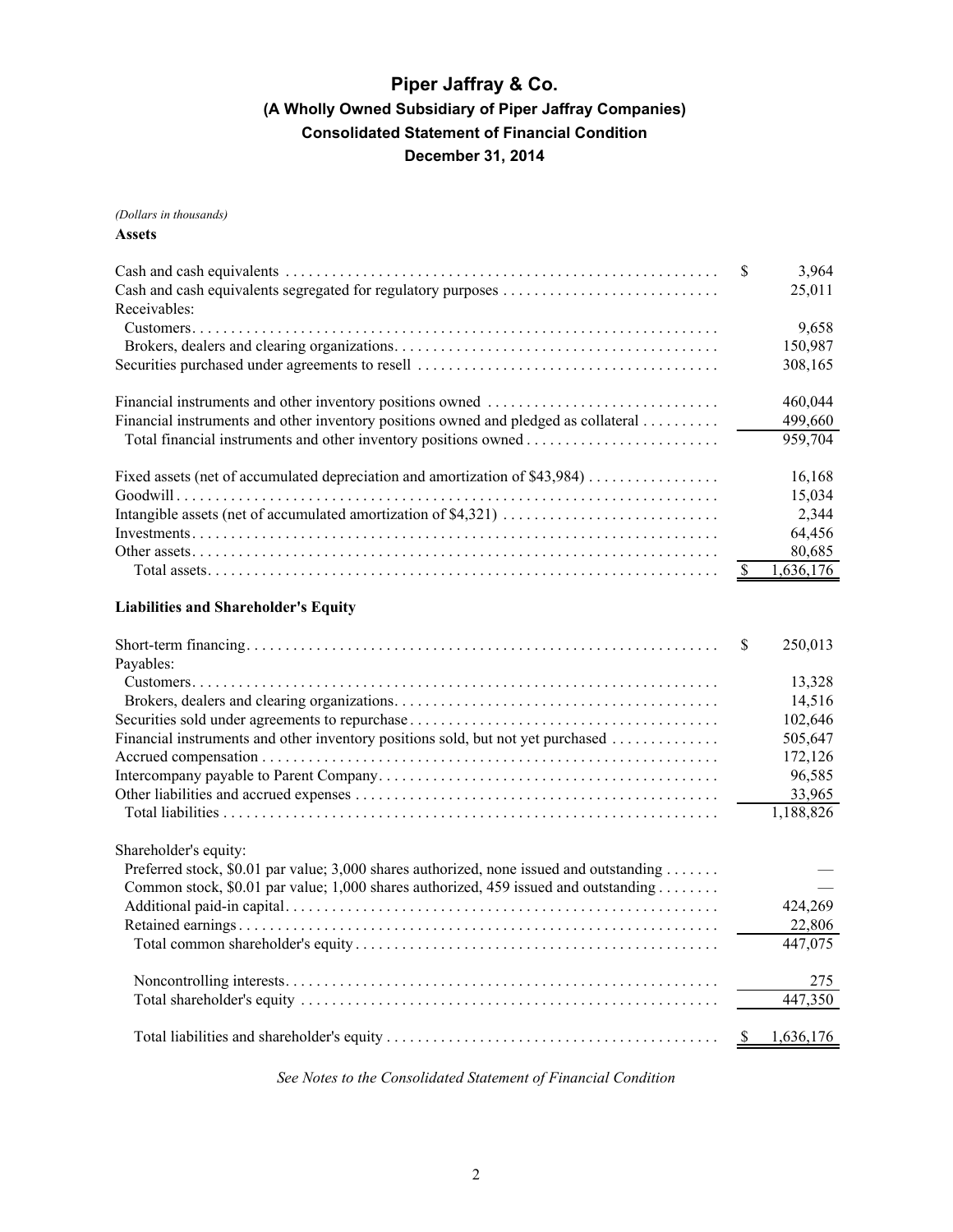### **Note 1** *Organization and Basis of Presentation*

### **Organization**

Piper Jaffray & Co. ("Piper Jaffray" or the "Company") is a wholly owned subsidiary of Piper Jaffray Companies ("Parent Company"). The Parent Company is a public holding company incorporated in Delaware and traded on the New York Stock Exchange ("NYSE"). The Company is a self-clearing securities broker dealer and investment banking firm registered under the Securities and Exchange Act of 1934 and is a member of the Financial Industry Regulatory Authority ("FINRA"). As such, the Company trades and effects transactions in listed and unlisted equity and fixed income securities, underwrites equity and municipal debt offerings and provides various other financial services.

### **Basis of Presentation**

The accompanying consolidated statement of financial condition has been prepared in accordance with U.S. generally accepted accounting principles ("U.S. GAAP") and include the accounts of Piper Jaffray and all other entities in which the Company has a controlling financial interest. Noncontrolling interests represent equity interests in consolidated entities that are not attributable, either directly or indirectly, to Piper Jaffray. Noncontrolling interests include the minority equity holders' proportionate share of the equity in a private equity investment vehicle. All material intercompany balances have been eliminated.

The preparation of the consolidated statement of financial condition and related disclosures in conformity with U.S. GAAPrequires management to make estimates and assumptions that affect the reported amounts of assets and liabilities at the date of the consolidated statement of financial condition. Although these estimates and assumptions are based on the best information available, actual results could differ from those estimates.

### **Note 2** *Summary of Significant Accounting Policies*

### **Principles of Consolidation**

The Company determines whether it has a controlling financial interest in an entity by first evaluating whether the entity is a voting interest entity or a variable interest entity ("VIE").

Voting interest entities are entities in which (i) the total equity investment at risk is sufficient to enable each entity to finance itself independently and (ii) the equity holders have the obligation to absorb losses, the right to receive residual returns and the right or power to make decisions about or direct the entity's activities that most significantly impact the entity's economic performance. Financial Accounting Standards Board ("FASB") Accounting Standards Codification Topic 810, "Consolidations," ("ASC 810") states that the usual condition for a controlling financial interest in a voting interest entity is ownership of a majority voting interest. Accordingly, the Company consolidates voting interest entities in which it has all, or a majority of, the voting interests.

VIEs are entities that lack one or more of the characteristics of a voting interest entity. With the exception of entities eligible for the deferral codified in FASB Accounting Standards Update ("ASU") No. 2010-10, "Consolidation: Amendments for Certain Investment Funds," ("ASU 2010-10") (generally asset managers and investment companies), ASC 810 states that a controlling financial interest in a VIE is present when an enterprise has one or more variable interests that have both (i) the power to direct the activities of the VIE that most significantly impact the VIE's economic performance and (ii) the obligation to absorb losses of the entity or the rights to receive benefits from the VIE that could potentially be significant to the VIE. Accordingly, the Company consolidates VIEs in which the Company has a controlling financial interest.

Entities meeting the deferral provision defined by ASU 2010-10 are evaluated under the historical VIE guidance. Under the historical guidance, a controlling financial interest in an entity is present when an enterprise has one or more variable interests that will absorb a majority of the entity's expected losses, receive a majority of the entity's expected residual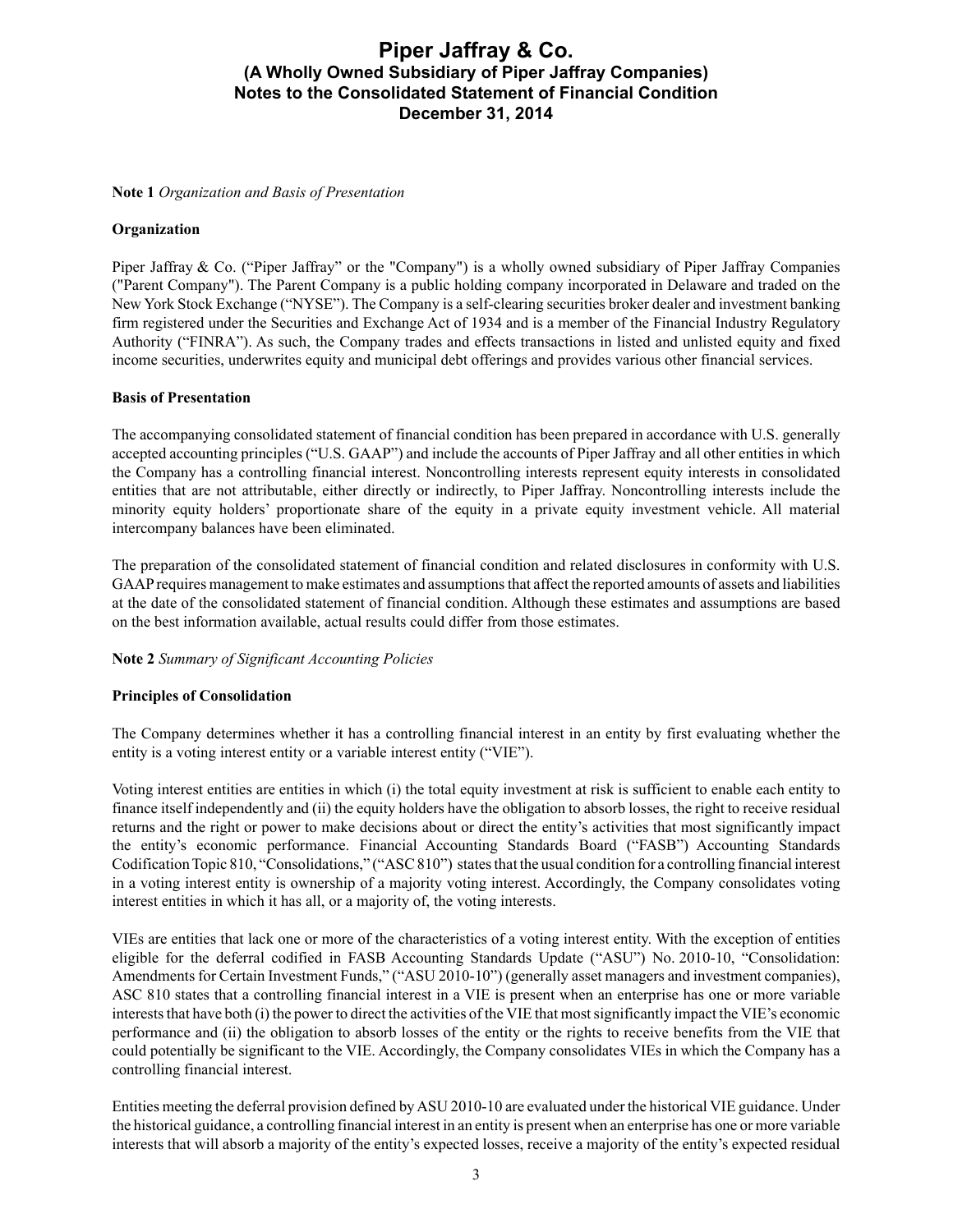returns, or both. The enterprise with a controlling financial interest is the primary beneficiary and consolidates the VIE. Accordingly, the Company consolidates VIEs subject to the deferral provisions defined by ASU 2010-10 in which the Company is deemed to be the primary beneficiary.

When the Company does not have a controlling financial interest in an entity but exerts significant influence over the entity's operating and financial policies (generally defined as owning a voting or economic interest of between 20 percent to 50 percent), the Company's investment is accounted for under the equity method of accounting. The Company accounts for its investments in partnerships under the equity method of accounting. If the Company does not have a controlling financial interest in, or exert significant influence over, an entity, the Company accounts for its investment at fair value, if the fair value option was elected, or at cost.

### **Cash and Cash Equivalents**

Cash and cash equivalents consist of cash and highly liquid investments with maturities of 90 days or less at the date of origination.

In accordance with Rule 15c3-3 of the Securities Exchange Act of 1934, Piper Jaffray, as a registered broker dealer carrying customer accounts, is subject to requirements related to maintaining cash or qualified securities in a segregated reserve account for the exclusive benefit of its customers.

### **Customer Transactions**

Customer securities transactions are recorded on a settlement date basis, while the related revenues and expenses are recorded on a trade-date basis. Customer receivables and payables include amounts related to both cash and margin transactions. Securities owned by customers, including those that collateralize margin or other similar transactions, are not reflected on the consolidated statement of financial condition.

### **Receivables from and Payables to Brokers, Dealers and Clearing Organizations**

Receivables from brokers, dealers and clearing organizations include receivables arising from unsettled securities transactions, deposits paid for securities borrowed, receivables from clearing organizations, deposits with clearing organizations and amounts receivable for securities not delivered to the purchaser by the settlement date ("securities failed to deliver"). Payables to brokers, dealers and clearing organizations include payables arising from unsettled securities transactions, payables to clearing organizations and amounts payable for securities not received from a seller by the settlement date ("securities failed to receive"). Unsettled securities transactions related to the Company's operations are recorded at contract value on a net basis.

### **Collateralized Securities Transactions**

Securities purchased under agreements to resell and securities sold under agreements to repurchase are carried at the contractual amounts at which the securities will be subsequently resold or repurchased, including accrued interest. It is the Company's policy to take possession or control of securities purchased under agreements to resell at the time these agreements are entered into. The counterparties to these agreements typically are primary dealers of U.S. government securities and major financial institutions. Collateral is valued daily, and additional collateral is obtained from or refunded to counterparties when appropriate.

Securities borrowed and loaned result from transactions with other broker dealers or financial institutions and are recorded at the amount of cash collateral advanced or received. These amounts are included in receivables from and payables to brokers, dealers and clearing organizations on the consolidated statement of financial condition. Securities borrowed transactions require the Company to deposit cash or other collateral with the lender. Securities loaned transactions require the borrower to deposit cash with the Company. The Company monitors the market value of securities borrowed and loaned on a daily basis, with additional collateral obtained or refunded as necessary.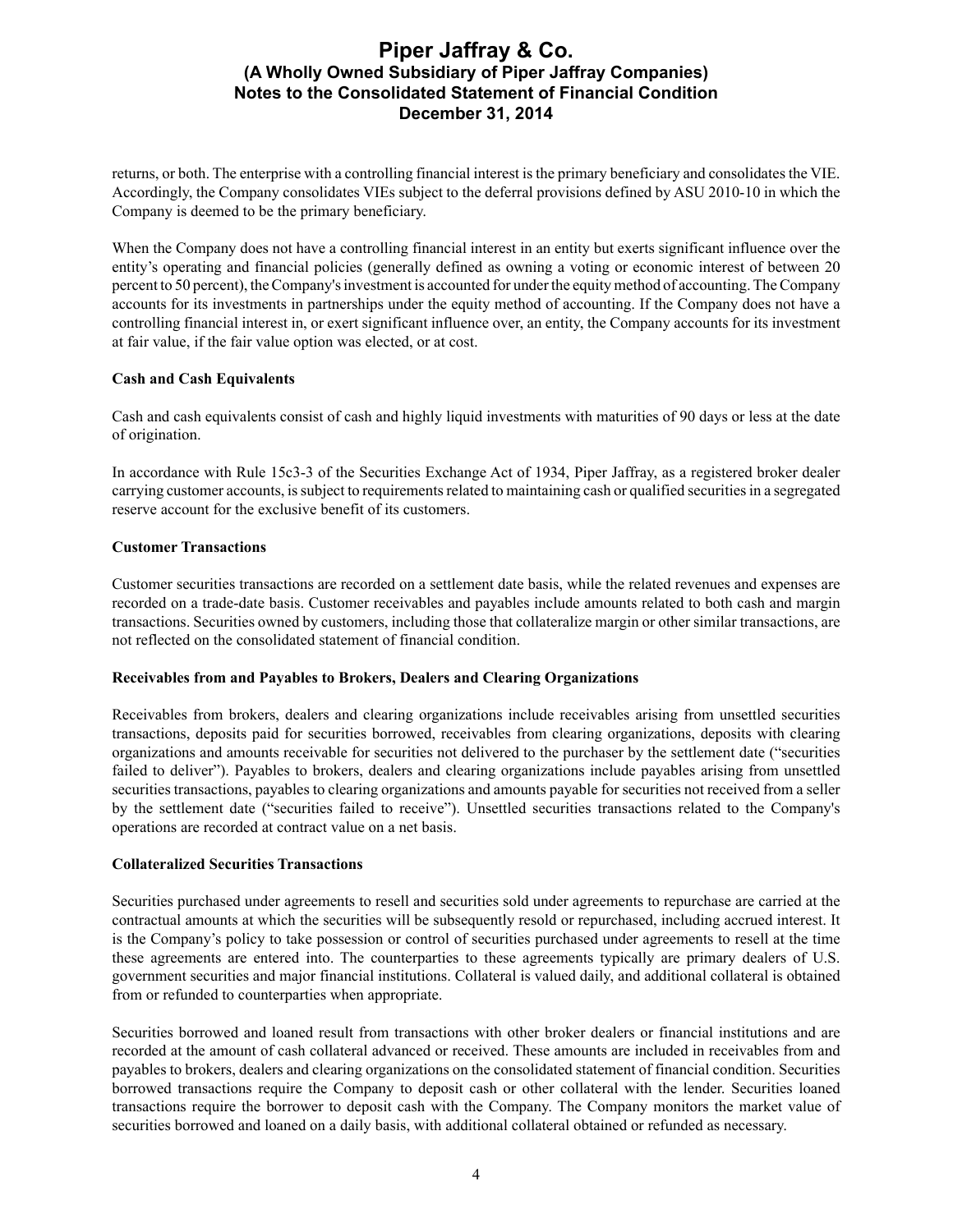Interest is accrued on securities borrowed and loaned transactions and is included in other assets or other liabilities and accrued expenses on the consolidated statement of financial condition.

### **Fair Value of Financial Instruments**

Financial instruments and other inventory positions owned and financial instruments and other inventory positions sold, but not yet purchased on the consolidated statement of financial condition consist of financial instruments (including securities with extended settlements and derivative contracts) recorded at fair value. Securities (both long and short), including securities with extended settlements, are recognized on a trade-date basis. Additionally, certain of the Company's investments on the consolidated statement of financial condition are recorded at fair value, either as required by accounting guidance or through the fair value election.

*Fair Value Measurement* – *Definition and Hierarchy* – FASB Accounting Standards Codification Topic 820, "Fair Value Measurement," ("ASC 820") defines fair value as the amount at which an instrument could be exchanged in an orderly transaction between market participants at the measurement date (the exit price). ASC 820 establishes a fair value hierarchy based on the inputs used to measure fair value. The fair value hierarchy maximizes the use of observable inputs and minimizes the use of unobservable inputs by requiring that the observable inputs be used when available. Observable inputs are inputs that market participants would use in pricing the asset or liability based on market data obtained from independent sources. Unobservable inputs reflect management's assumptions that market participants would use in pricing the asset or liability developed based on the best information available in the circumstances. The hierarchy is broken down into three levels based on the observability of inputs as follows:

Level I – Quoted prices (unadjusted) are available in active markets for identical assets or liabilities as of the report date. A quoted price for an identical asset or liability in an active market provides the most reliable fair value measurement because it is directly observable to the market.

Level II – Pricing inputs are other than quoted prices in active markets, which are either directly or indirectly observable as of the report date. The nature of these financial instruments include instruments for which quoted prices are available but traded less frequently, instruments whose fair value have been derived using a model where inputs to the model are directly observable in the market, or can be derived principally from or corroborated by observable market data, and instruments that are fair valued using other financial instruments, the parameters of which can be directly observed.

Level III – Instruments that have little to no pricing observability as of the report date. These financial instruments are measured using management's best estimate of fair value, where the inputs into the determination of fair value require significant management judgment or estimation.

*Valuation of Financial Instruments* – Based on the nature of the Company's business and its role as a "dealer" in the securities industry, the fair values of its financial instruments are determined internally. When available, the Company values financial instruments at observable market prices, observable market parameters, or broker or dealer prices (bid and ask prices). In the case of financial instruments transacted on recognized exchanges, the observable market prices represent quotations for completed transactions from the exchange on which the financial instrument is principally traded.

A substantial percentage of the fair value of the Company's financial instruments and other inventory positions owned and financial instruments and other inventory positions sold, but not yet purchased, are based on observable market prices, observable market parameters, or derived from broker or dealer prices. The availability of observable market prices and pricing parameters can vary from product to product. Where available, observable market prices and pricing or market parameters in a product may be used to derive a price without requiring significant judgment. In certain markets, observable market prices or market parameters are not available for all products, and fair value is determined using techniques appropriate for each particular product. These techniques involve some degree of judgment. Results from valuation models and other techniques in one period may not be indicative of future period fair value measurement.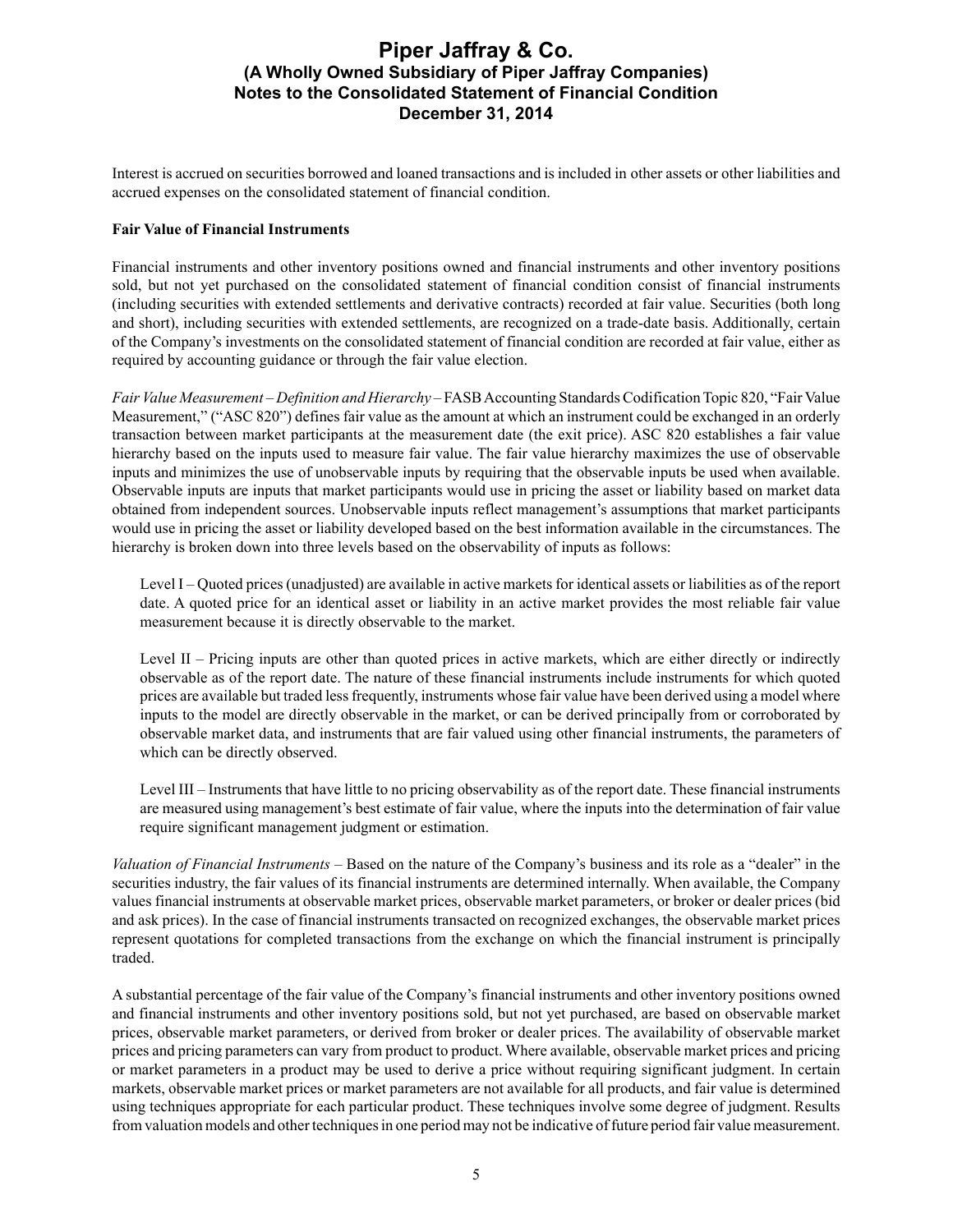For investments in illiquid or privately held securities that do not have readily determinable fair values, the determination of fair value requires the Company to estimate the value of the securities using the best information available. Among the factors considered by the Company in determining the fair value of such financial instruments are the cost, terms and liquidity of the investment, the financial condition and operating results of the issuer, the quoted market price of publicly traded securities with similar quality and yield, and other factors generally pertinent to the valuation of investments. In instances where a security is subject to transfer restrictions, the value of the security is based primarily on the quoted price of a similar security without restriction but may be reduced by an amount estimated to reflect such restrictions. In addition, even where the Company derives the value of a security based on information from an independent source, certain assumptions may be required to determine the security's fair value. For instance, the Company assumes that the size of positions in securities that the Company holds would not be large enough to affect the quoted price of the securities if the firm sells them, and that any such sale would happen in an orderly manner. The actual value realized upon disposition could be different from the currently estimated fair value.

### **Fixed Assets**

Fixed assets include furniture and equipment, software and leasehold improvements. Furniture and equipment and software are depreciated using the straight-line method over estimated useful lives of three to ten years. Leasehold improvements are amortized over their estimated useful life or the life of the lease, whichever is shorter. The Company capitalizes certain costs incurred in connection with internal use software projects and amortizes the amount over the expected useful life of the asset, generally three to seven years.

### **Leases**

The Company leases its corporate headquarters and other offices under various non-cancelable leases. The leases require payment of real estate taxes, insurance and common area maintenance, in addition to rent. The terms of the Company's lease agreements generally range up to twelve years. Some of the leases contain renewal options, escalation clauses, rent-free holidays and operating cost adjustments.

For leases that contain escalation clauses or rent-free holidays, the Company recognizes the related rent expense on a straight-line basis from the date the Company takes possession of the property to the end of the initial lease term. The Company records any difference between the straight-line rent amounts and amounts payable under the leases as part of other liabilities and accrued expenses.

Cash or lease incentives received upon entering into certain leases are recognized on a straight-line basis as a reduction of rent expense from the date the Company takes possession of the property or receives the cash to the end of the initial lease term. The Company records the unamortized portion of lease incentives as part of other liabilities and accrued expenses.

### **Goodwill and Intangible Assets**

Goodwill represents the fair value of the consideration transferred in excess of the fair value of identifiable net assets at the acquisition date. The recoverability of goodwill is evaluated annually, at a minimum, or on an interim basis if circumstances indicate a possible inability to realize the carrying amount. See Note 12 for additional information on the Company's goodwill impairment testing.

Intangible assets with determinable lives consist of customer relationships and non-competition agreements that are amortized over their original estimated useful lives ranging from two to five years.

### **Investments**

The Company's proprietary investments include equity investments in private companies and partnerships, investments in public companies, investments in registered mutual funds, and warrants of public and private companies. Equity investments in private companies are accounted for at fair value, as required by accounting guidance or if the fair value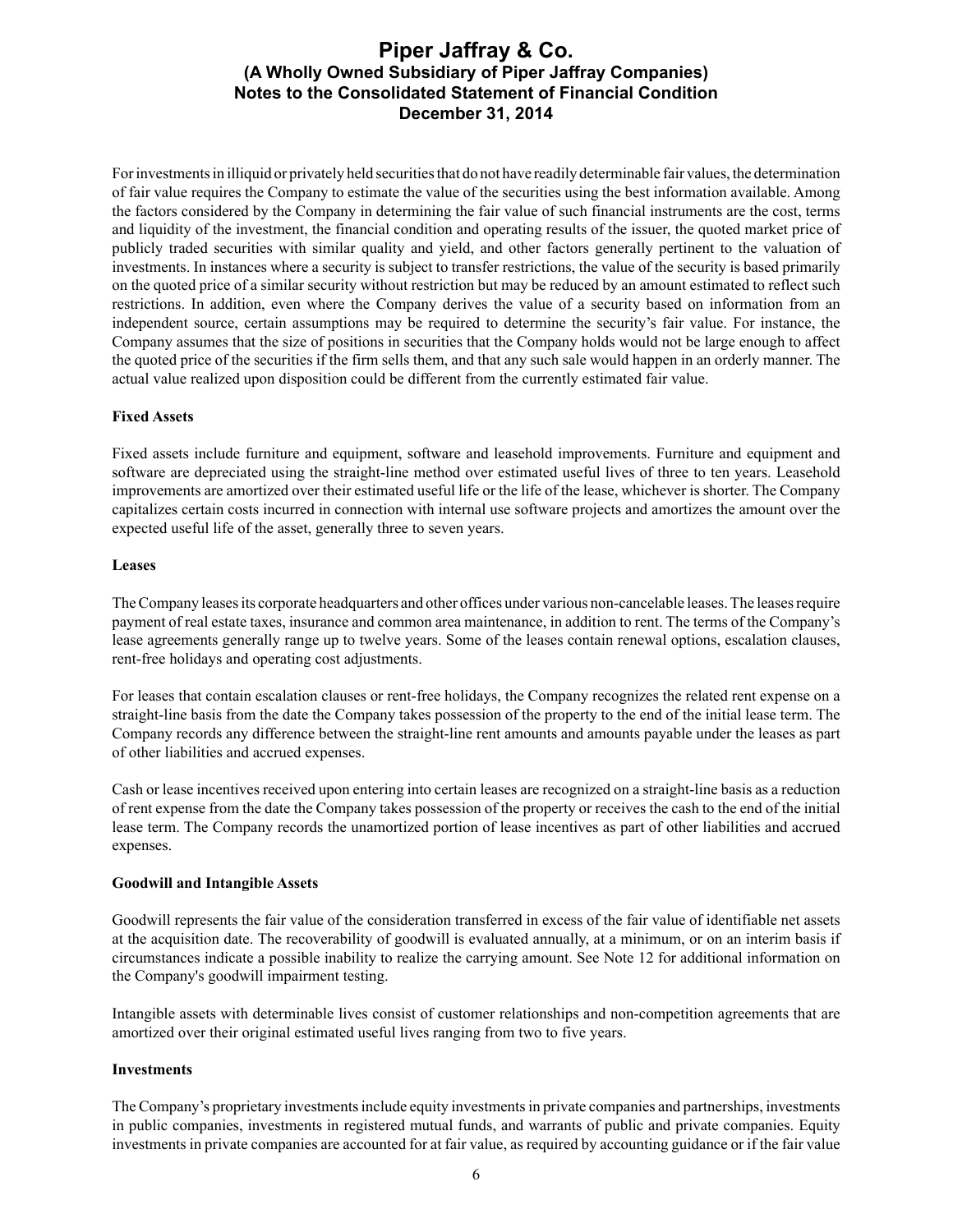option was elected, or at cost. Investments in partnerships are accounted for under the equity method, which is generally the net asset value. Exchange traded direct equity investments in public companies and registered mutual funds are accounted for at fair value. Company-owned warrants with a cashless exercise option are valued at fair value, while warrants without a cashless exercise option are valued at cost.

### **Other Assets**

Other assets include net deferred income tax assets, receivables and prepaid expenses. Receivables include fee receivables, accrued interest and loans made to employees, typically in connection with their recruitment. Employee loans are forgiven based on continued employment and are amortized using the straight-line method over the respective terms of the loans, which generally range from two to five years.

### **Income Taxes**

The Company is included in the consolidated U.S. federal income tax return filed by the Parent Company on a calendar year basis, combined returns for state tax purposes where required and separate state income tax returns where required. The Company determines and records income taxes based upon the provisions of a tax sharing arrangement with the Parent Company and U.S. affiliated entities. Deferred tax assets and liabilities are determined based on the difference between the financial statement carrying amounts and tax bases of assets and liabilities using enacted tax rates expected to apply to taxable income in the periods in which the deferred tax asset or liability is expected to be settled or realized. Uncertain tax positions are recognized if they are more likely than not to be sustained upon examination, based on the technical merits of the position. The amount of tax benefit recognized is the largest amount of benefit that is greater than 50 percent likely of being realized upon settlement. The Company recognizes interest and penalties, if any, related to income tax matters as part of the provision for income taxes.

#### **Contingencies**

The Company is involved in various pending and potential legal proceedings related to its business, including litigation, arbitration and regulatory proceedings. The Company establishes reserves for potential losses to the extent that claims are probable of loss and the amount of the loss can be reasonably estimated. The determination of the outcome and reserve amounts requires significant judgment on the part of management.

#### **Note 3** *Recent Accounting Pronouncements*

### **Future Adoption of New Applicable Accounting Standards**

#### *Repurchase Agreements*

In June 2014, the FASB issued ASU No. 2014-11, "Transfers and Servicing (Topic 860): Repurchase-to-Maturity Transactions, Repurchase Financings, and Disclosures," ("ASU 2014-11") amending FASB Accounting Standards Codification Topic 860, "Transfers and Servicing." The amended guidance changes the accounting for repurchase-tomaturity transactions and repurchase financing arrangements. The guidance also requires new disclosures for certain transfers accounted for as sales and collateral supporting transactions that are accounted for as secured borrowings. ASU 2014-11 is effective for annual and interim periods beginning after December 15, 2014, except for the disclosures related to secured borrowings, which are effective for annual periods beginning after December 15, 2014, and for interim periods beginning after March 15, 2015. The adoption of ASU 2014-11 is not expected to have a material impact on the Company's financial position, but may impact the Company's disclosures.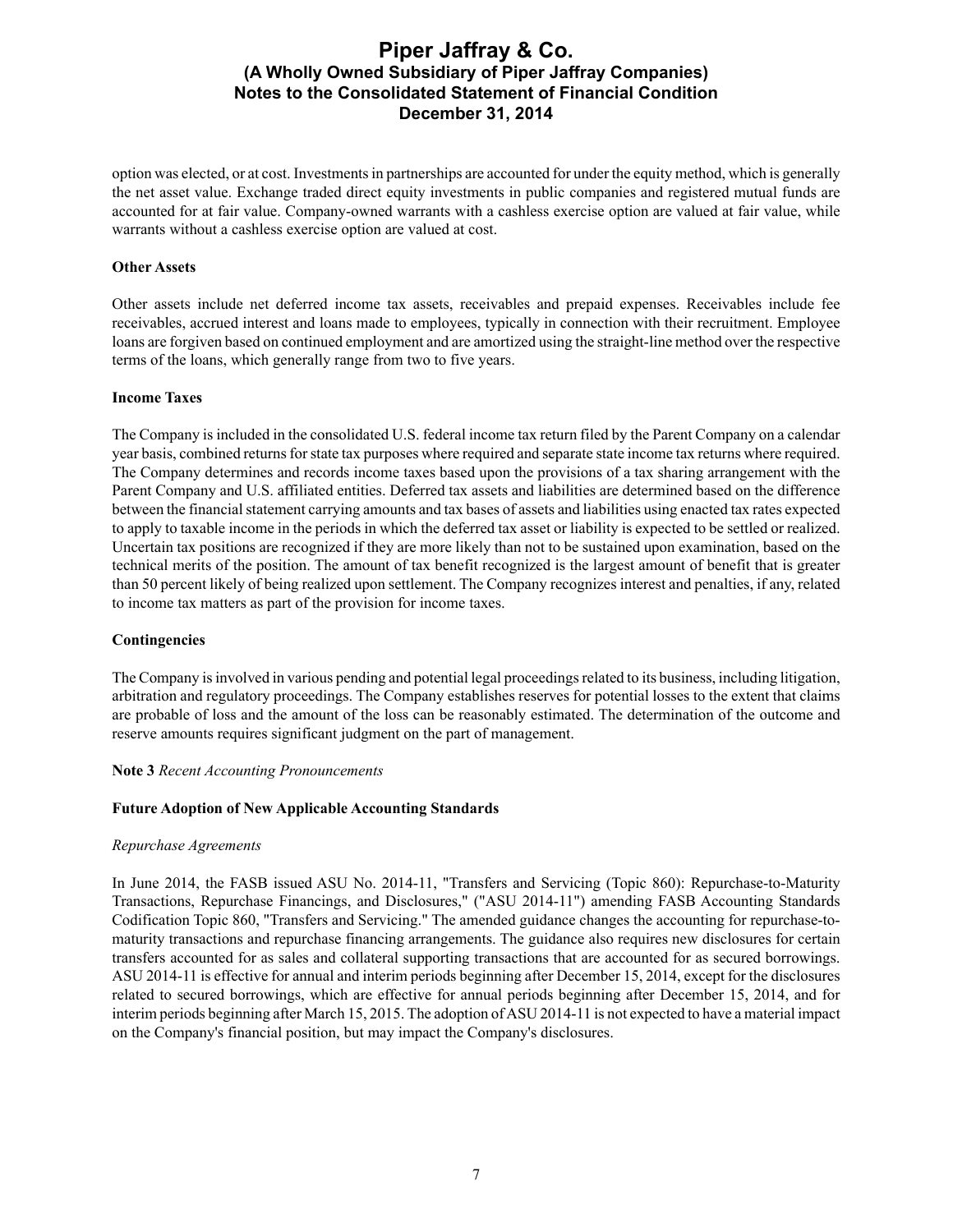**Note 4** *Financial Instruments and Other Inventory Positions Owned and Financial Instruments and Other Inventory Positions Sold, but Not Yet Purchased*

Financial instruments and other inventory positions owned and financial instruments and other inventory positions sold, but not yet purchased at December 31, 2014 were as follows:

|  | (Dollars in thousands) |
|--|------------------------|
|  |                        |

| Financial instruments and other inventory positions owned: |         |
|------------------------------------------------------------|---------|
| Corporate securities:                                      |         |
|                                                            | 50,365  |
|                                                            | 156,685 |
|                                                            | 48,651  |
| Municipal securities:                                      |         |
|                                                            | 27,495  |
|                                                            | 236,055 |
|                                                            | 68.717  |
|                                                            | 125,065 |
|                                                            | 244,046 |
|                                                            | 2,549   |
|                                                            | 76      |
|                                                            | 959.704 |

Financial instruments and other inventory positions sold, but not yet purchased:

Corporate securities:

|  | 21.460  |
|--|---------|
|  | 27.735  |
|  | 301.674 |
|  |         |
|  | 505.647 |

At December 31, 2014, financial instruments and other inventory positions owned in the amount of \$499.7 million had been pledged as collateral for short-term financings and repurchase agreements.

Financial instruments and other inventory positions sold, but not yet purchased represent obligations of the Company to deliver the specified security at the contracted price, thereby creating a liability to purchase the security in the market at prevailing prices. The Company is obligated to acquire the securities sold short at prevailing market prices, which may exceed the amount reflected on the consolidated statement of financial condition. The Company economically hedges changes in the market value of its financial instruments and other inventory positions owned using inventory positions sold, but not yet purchased and exchange-traded options.

#### **Derivative Contract Financial Instruments**

The Company enters into option contracts to economically hedge market value risk associated with its trading of convertible securities and asset-backed securities. As of December 31, 2014, the total absolute notional contract amount associated with the Company's outstanding equity option derivative contracts was \$19.4 million. The Company's option contracts do not qualify for hedge accounting. Derivatives are reported on a net basis by counterparty (i.e., the net payable or receivable for derivative assets and liabilities for a given counterparty) when a legal right of offset exists and on a net basis by cross product when applicable provisions are stated in master netting agreements. As of December 31, 2014, the Company's derivative contracts are reported at gross fair market value on the consolidated statement of financial condition.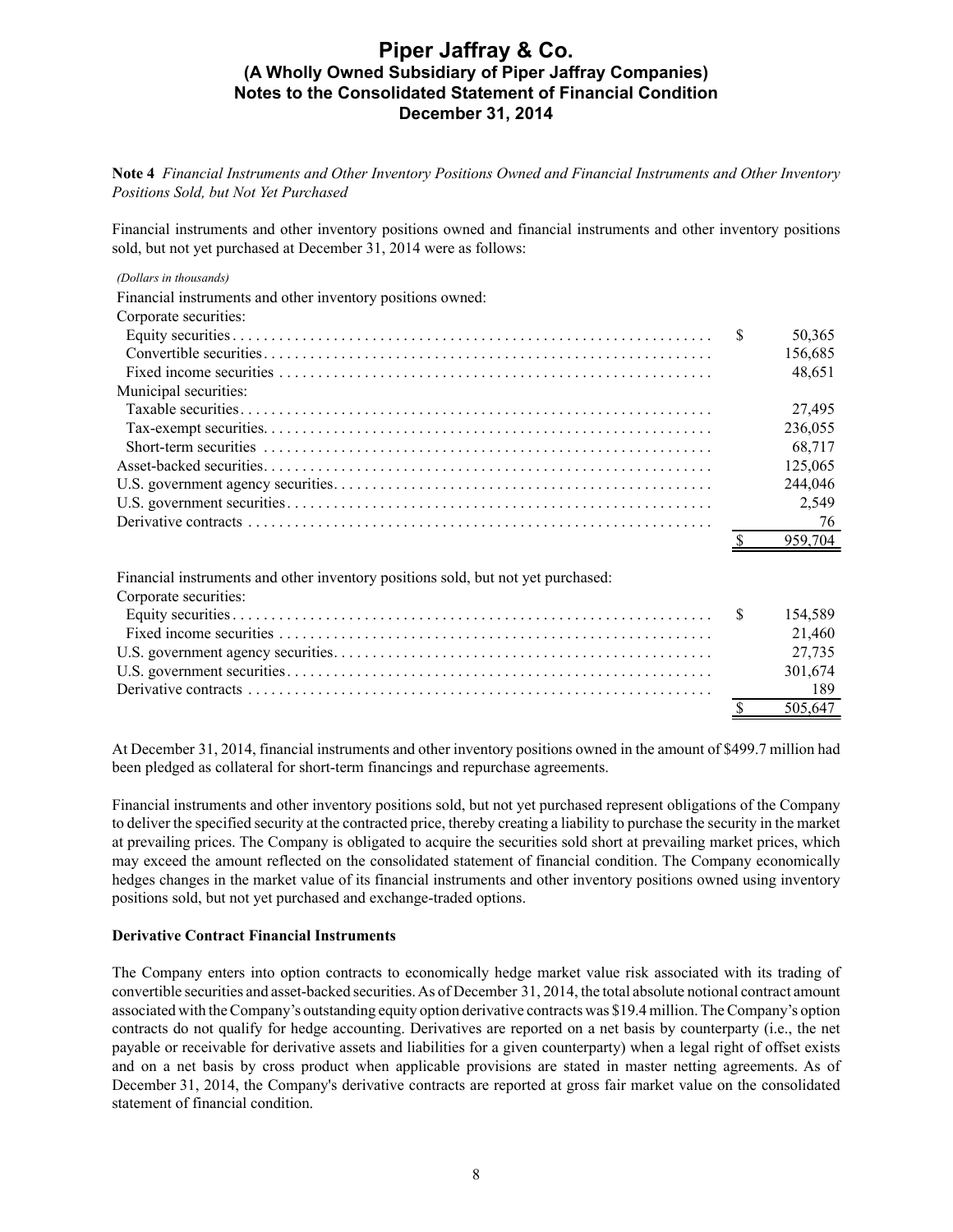### **Note 5** *Fair Value of Financial Instruments*

Based on the nature of the Company's business and its role as a "dealer" in the securities industry, the fair values of its financial instruments are determined internally. The Company's processes are designed to ensure that the fair values used for financial reporting are based on observable inputs wherever possible. In the event that observable inputs are not available, unobservable inputs are developed based on an evaluation of all relevant empirical market data, including prices evidenced by market transactions, interest rates, credit spreads, volatilities and correlations and other securityspecific information. Valuation adjustments related to illiquidity or counterparty credit risk are also considered. In estimating fair value, the Company may utilize information provided by third-party pricing vendors to corroborate internally-developed fair value estimates.

The Company employs specific control processes to determine the reasonableness of the fair value of its financial instruments. The Company's processes are designed to ensure that the internally estimated fair values are accurately recorded and that the data inputs and the valuation techniques used are appropriate, consistently applied, and that the assumptions are reasonable and consistent with the objective of determining fair value. Individuals outside of the trading departments perform independent pricing verification reviews as of each reporting date. The Company has established parameters which set forth when the fair value of securities are independently verified. The selection parameters are generally based upon the type of security, the level of estimation risk of a security, the materiality of the security to the Company's financial statements, changes in fair value from period to period, and other specific facts and circumstances of the Company's securities portfolio. In evaluating the initial internally-estimated fair values made by the Company's traders, the nature and complexity of securities involved (e.g., term, coupon, collateral, and other key drivers of value), level of market activity for securities, and availability of market data are considered. The independent price verification procedures include, but are not limited to, analysis of trade data (both internal and external where available), corroboration to the valuation of positions with similar characteristics, risks and components, or comparison to an alternative pricing source, such as a discounted cash flow model. The Company's valuation committee, comprised of members of senior management and risk management, provides oversight and overall responsibility for the internal control processes and procedures related to fair value measurements.

The following is a description of the valuation techniques used to measure fair value.

### **Cash Equivalents**

Cash equivalents include highly liquid investments with original maturities of 90 days or less. Actively traded money market funds are measured at their net asset value and classified as Level I.

### **Financial Instruments and Other Inventory Positions Owned**

The Company records financial instruments and other inventory positions owned and financial instruments and other inventory positions sold, but not yet purchased at fair value on the consolidated statement of financial condition.

*Equity securities –* Exchange traded equity securities are valued based on quoted prices from the exchange for identical assets or liabilities as of the period-end date. To the extent these securities are actively traded and valuation adjustments are not applied, they are categorized as Level I. Non-exchange traded equity securities (principally hybrid preferred securities) are measured primarily using broker quotations, prices observed for recently executed market transactions and internally-developed fair value estimates based on observable inputs and are categorized within Level II of the fair value hierarchy.

*Convertible securities –* Convertible securities are valued based on observable trades, when available. Accordingly, these convertible securities are categorized as Level II.

*Corporate fixed income securities –*Fixed income securities include corporate bonds which are valued based on recently executed market transactions of comparable size, internally-developed fair value estimates based on observable inputs, or broker quotations. Accordingly, these corporate bonds are categorized as Level II. When observable price quotations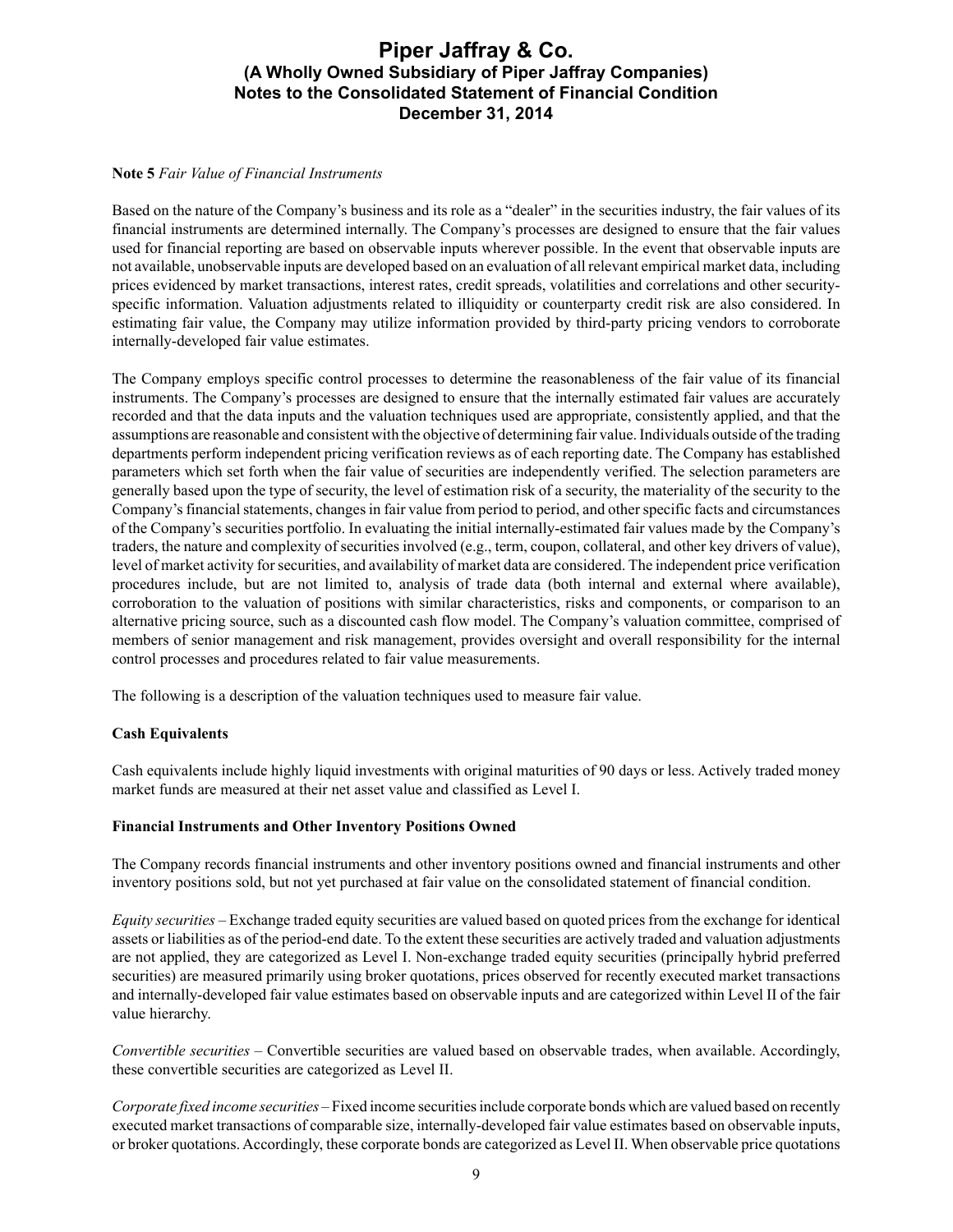or certain observable inputs are not available, fair value is determined using model-based valuation techniques with observable inputs such as specific security contractual terms and yield curves, and unobservable inputs such as credit spreads over U.S. treasury securities. Corporate bonds measured using model-based valuation techniques are categorized as Level III.

*Taxable municipal securities –* Taxable municipal securities are valued using recently executed observable trades or market price quotations and therefore are generally categorized as Level II.

*Tax-exempt municipal securities –* Tax-exempt municipal securities are valued using recently executed observable trades or market price quotations and therefore are generally categorized as Level II. Certain illiquid tax-exempt municipal securities are valued using market data for comparable securities (maturity and sector) and management judgment to infer an appropriate current yield or other model-based valuation techniques deemed appropriate by management based on the specific nature of the individual security and are therefore categorized as Level III.

*Short-term municipal securities –* Short-term municipal securities include auction rate securities, variable rate demand notes, and other short-term municipal securities. Variable rate demand notes and other short-term municipal securities are valued using recently executed observable trades or market price quotations and therefore are generally categorized as Level II. Auction rate securities with limited liquidity are categorized as Level III and are valued using discounted cash flow models with unobservable inputs such as the Company's expected recovery rate on the securities.

*Asset-backed securities –* Asset-backed securities are valued using observable trades, when available. Certain assetbacked securities are valued using models where inputs to the model are directly observable in the market, or can be derived principally from or corroborated by observable market data. These asset-backed securities are categorized as Level II. Other asset-backed securities, which are principally collateralized by residential mortgages, have experienced low volumes of executed transactions resulting in less observable transaction data. Certain asset-backed securities collateralized by residential mortgages are valued using cash flow models that utilize unobservable inputs including credit default rates, prepayment rates, loss severity and valuation yields. As judgment is used to determine the range of these inputs, these asset-backed securities are categorized as Level III.

*U.S. government agency securities –* U.S. government agency securities include agency debt bonds and mortgage bonds. Agency debt bonds are valued by using either direct price quotes or price quotes for comparable bond securities and are categorized as Level II. Mortgage bonds include bonds secured by mortgages, mortgage pass-through securities, agency collateralized mortgage-obligation ("CMO") securities and agency interest-only securities. Mortgage passthrough securities, CMO securities and interest-only securities are valued using recently executed observable trades or other observable inputs, such as prepayment speeds and therefore are generally categorized as Level II. Mortgage bonds are valued using observable market inputs, such as market yields ranging from 49-947 basis points ("bps") on spreads over U.S. treasury securities, or models based upon prepayment expectations ranging from 37-460 Public Securities Association ("PSA") prepayment levels. These securities are categorized as Level II.

*U.S. government securities –* U.S. government securities include highly liquid U.S. treasury securities which are generally valued using quoted market prices and therefore categorized as Level I. The Company does not transact in securities of countries other than the U.S. government.

*Derivatives –* Derivative contracts include equity options contracts, which are valued based on quoted prices from the exchange for identical assets or liabilities as of the period-end date. To the extent these contracts are actively traded and valuation adjustments are not applied, they are categorized as Level I.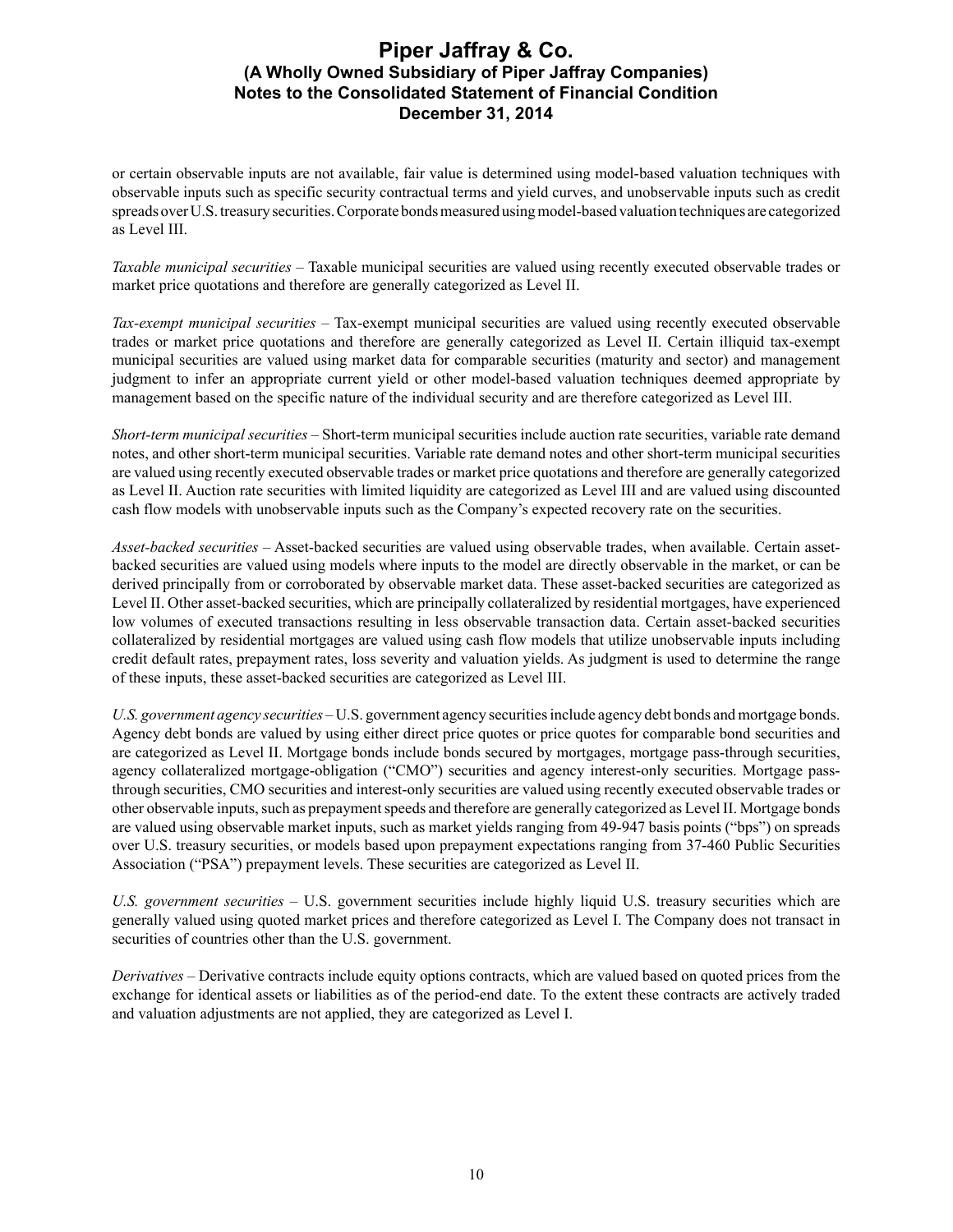#### **Investments**

The Company's investments valued at fair value include equity investments in private companies and partnerships, investments in public companies, investments in registered mutual funds, and warrants of public and private companies. Exchange traded direct equity investments in public companies and registered mutual funds are valued based on quoted prices on active markets and classified as Level I. Company-owned warrants, which have a cashless exercise option, are valued based upon the Black-Scholes option-pricing model and certain unobservable inputs. The Company applies a liquidity discount to the value of its warrants in public and private companies. For warrants in private companies, valuation adjustments, based upon management's judgment, are made to account for differences between the measured security and the stock volatility factors of comparable companies. Company-owned warrants are reported as Level III assets. Investments in private companies are valued based on an assessment of each underlying security. These securities are generally categorized as Level III.

*Fair Value Option –* The fair value option permits the irrevocable fair value option election on an instrument-byinstrument basis at initial recognition of an asset or liability or upon an event that gives rise to a new basis of accounting for that instrument. The fair value option was elected for certain equity investments at inception to reflect economic events in earnings on a timely basis. Equity investments of \$0.3 million, included within investments on the consolidated statement of financial condition, are accounted for at fair value and are classified as Level III assets at December 31, 2014.

| Valuation<br>Technique<br>Unobservable Input                     |                                                      | Range                                                         | Weighted<br>Average |       |
|------------------------------------------------------------------|------------------------------------------------------|---------------------------------------------------------------|---------------------|-------|
| Assets:                                                          |                                                      |                                                               |                     |       |
| Financial instruments and<br>other inventory positions<br>owned: |                                                      |                                                               |                     |       |
| Municipal securities:                                            |                                                      |                                                               |                     |       |
| Tax-exempt securities $\dots$                                    |                                                      | Discounted cash flow $\ldots$ Debt service coverage ratio (2) | $5 - 60\%$          | 19.4% |
| Short-term securities $\ldots$                                   | Discounted cash flow $\ldots$                        | Expected recovery rate<br>$(\% \text{ of par}) (2)$           | $66 - 94\%$         | 91.0% |
| Asset-backed securities:                                         |                                                      |                                                               |                     |       |
| Collateralized by                                                |                                                      |                                                               |                     |       |
| residential mortgages                                            | Discounted cash flow $\ldots$                        | Credit default rates $(3)$                                    | $1 - 8\%$           | 4.2%  |
|                                                                  |                                                      | Prepayment rates $(4)$                                        | $2 - 21\%$          | 4.1%  |
|                                                                  |                                                      | Loss severity $(3)$                                           | $31 - 95\%$         | 70.9% |
|                                                                  |                                                      | Valuation yields $(3)$                                        | $5 - 6\%$           | 5.3%  |
| Investments at fair value:                                       |                                                      |                                                               |                     |       |
| Warrants in public and<br>private companies $\dots$              | Black-Scholes option<br>pricing model.               | Liquidity discount rates $(1)$                                | $30 - 40\%$         | 30.7% |
| Warrants in private<br>companies $\dots\dots\dots\dots$          | Black-Scholes option<br>pricing model. $\dots \dots$ | Stock volatility factors of<br>comparable companies $(2)$     | $26 - 54\%$         | 28.0% |

The following table summarizes quantitative information about the significant unobservable inputs used in the fair value measurement of the Company's Level III financial instruments as of December 31, 2014:

*Sensitivity of the fair value to changes in unobservable inputs:*

*(1) Significant increase/(decrease) in the unobservable input in isolation would result in a significantly lower/(higher) fair value measurement.*

*(2) Significant increase/(decrease) in the unobservable input in isolation would result in a significantly higher/(lower) fair value measurement.*

*(3) Significant changes in any of these inputs in isolation could result in a significantly different fair value. Generally, a change in the assumption*  used for credit default rates is accompanied by a directionally similar change in the assumption used for the loss severity and a directionally *inverse change in the assumption for valuation yields.*

*(4) The potential impact of changes in prepayment rates on fair value is dependent on other security-specific factors, such as the par value and structure. Changes in the prepayment rates may result in directionally similar or directionally inverse changes in fair value depending on whether the security trades at a premium or discount to the par value.*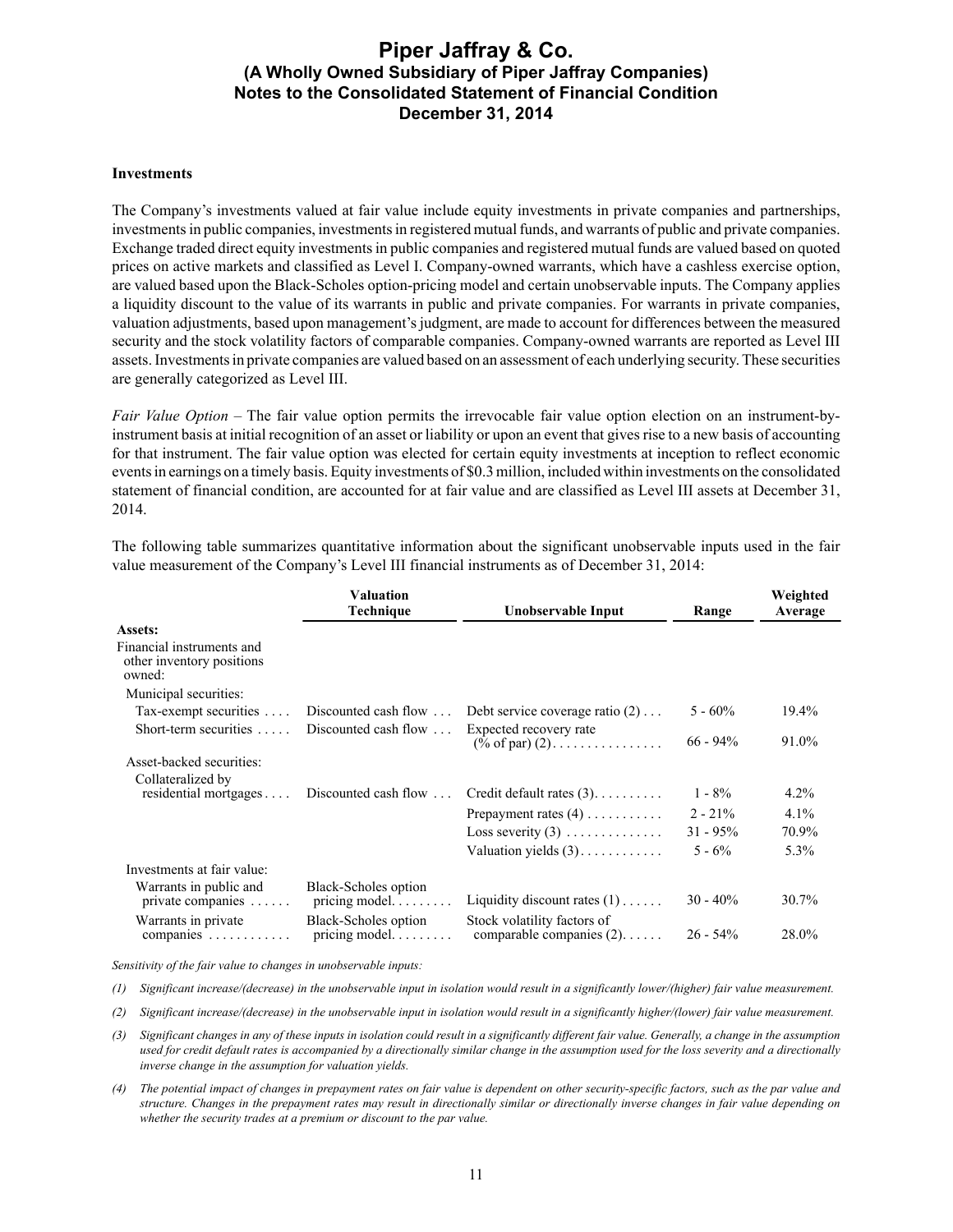The following table summarizes the valuation of the Company's financial instruments by pricing observability levels defined in ASC 820 as of December 31, 2014:

| (Dollars in thousands)                                                                 |                           | Level I |              | Level II |      | Level III |              | <b>Total</b> |
|----------------------------------------------------------------------------------------|---------------------------|---------|--------------|----------|------|-----------|--------------|--------------|
| Assets:                                                                                |                           |         |              |          |      |           |              |              |
| Financial instruments and other<br>inventory positions owned:                          |                           |         |              |          |      |           |              |              |
| Corporate securities:                                                                  |                           |         |              |          |      |           |              |              |
| Equity securities                                                                      | S                         | 39,191  | \$           | 11,174   | \$   |           | S            | 50,365       |
| Convertible securities                                                                 |                           |         |              | 156,685  |      |           |              | 156,685      |
| Fixed income securities $\ldots$                                                       |                           |         |              | 48,651   |      |           |              | 48,651       |
| Municipal securities:                                                                  |                           |         |              |          |      |           |              |              |
| Taxable securities                                                                     |                           |         |              | 27,495   |      |           |              | 27,495       |
| Tax-exempt securities                                                                  |                           |         |              | 234,869  |      | 1,186     |              | 236,055      |
| Short-term securities                                                                  |                           |         |              | 67,997   |      | 720       |              | 68,717       |
| Asset-backed securities                                                                |                           |         |              | 316      |      | 124,749   |              | 125,065      |
| U.S. government agency securities                                                      |                           |         |              | 244,046  |      |           |              | 244,046      |
| U.S. government securities                                                             |                           | 2,549   |              |          |      |           |              | 2,549        |
| Derivative contracts                                                                   |                           | 76      |              |          |      |           |              | 76           |
| Total financial instruments and other                                                  |                           |         |              |          |      |           |              |              |
| inventory positions owned:                                                             |                           | 41,816  |              | 791,233  |      | 126,655   |              | 959,704      |
|                                                                                        |                           | 18      |              |          |      |           |              | 18           |
| Investments at fair value                                                              |                           | 8,181   |              |          |      | 411       |              | 8,592        |
|                                                                                        | $\boldsymbol{\mathsf{S}}$ | 50,015  | $\mathbb{S}$ | 791,233  | $\$$ | 127,066   | $\mathbb{S}$ | 968,314      |
| <b>Liabilities:</b>                                                                    |                           |         |              |          |      |           |              |              |
| Financial instruments and other<br>inventory positions sold, but not yet<br>purchased: |                           |         |              |          |      |           |              |              |
| Corporate securities:                                                                  |                           |         |              |          |      |           |              |              |
| Equity securities                                                                      | \$                        | 153,254 | \$           | 1,335    | \$   |           | \$           | 154,589      |
| Fixed income securities                                                                |                           |         |              | 21,460   |      |           |              | 21,460       |
| U.S. government agency securities                                                      |                           |         |              | 27,735   |      |           |              | 27,735       |
| U.S. government securities                                                             |                           | 301,674 |              |          |      |           |              | 301,674      |
| Derivative contracts                                                                   |                           | 189     |              |          |      |           |              | 189          |
| Total financial instruments and other                                                  |                           |         |              |          |      |           |              |              |
| inventory positions sold, but not yet                                                  |                           |         |              |          |      |           |              |              |
| $pure based: \ldots \ldots \ldots \ldots \ldots \ldots$                                | S                         | 455,117 | S            | 50,530   | \$   |           | S            | 505,647      |

The Company's Level III assets were \$127.1 million, or 13.1 percent of financial instruments measured at fair value at December 31, 2014.

The carrying values of the Company's cash, securities either purchased or sold under agreements to resell, receivables and payables either from or to customers and brokers, dealers and clearing organizations and short-term financings approximate fair value due to their liquid or short-term nature.

### **Note 6** *Variable Interest Entities*

The Company has investments in and/or acts as the managing partner of various partnerships, limited liability companies, or registered mutual funds. These entities were established for the purpose of investing in securities of public or private companies, or municipal debt obligations and were initially financed through the capital commitments or seed investments of the members.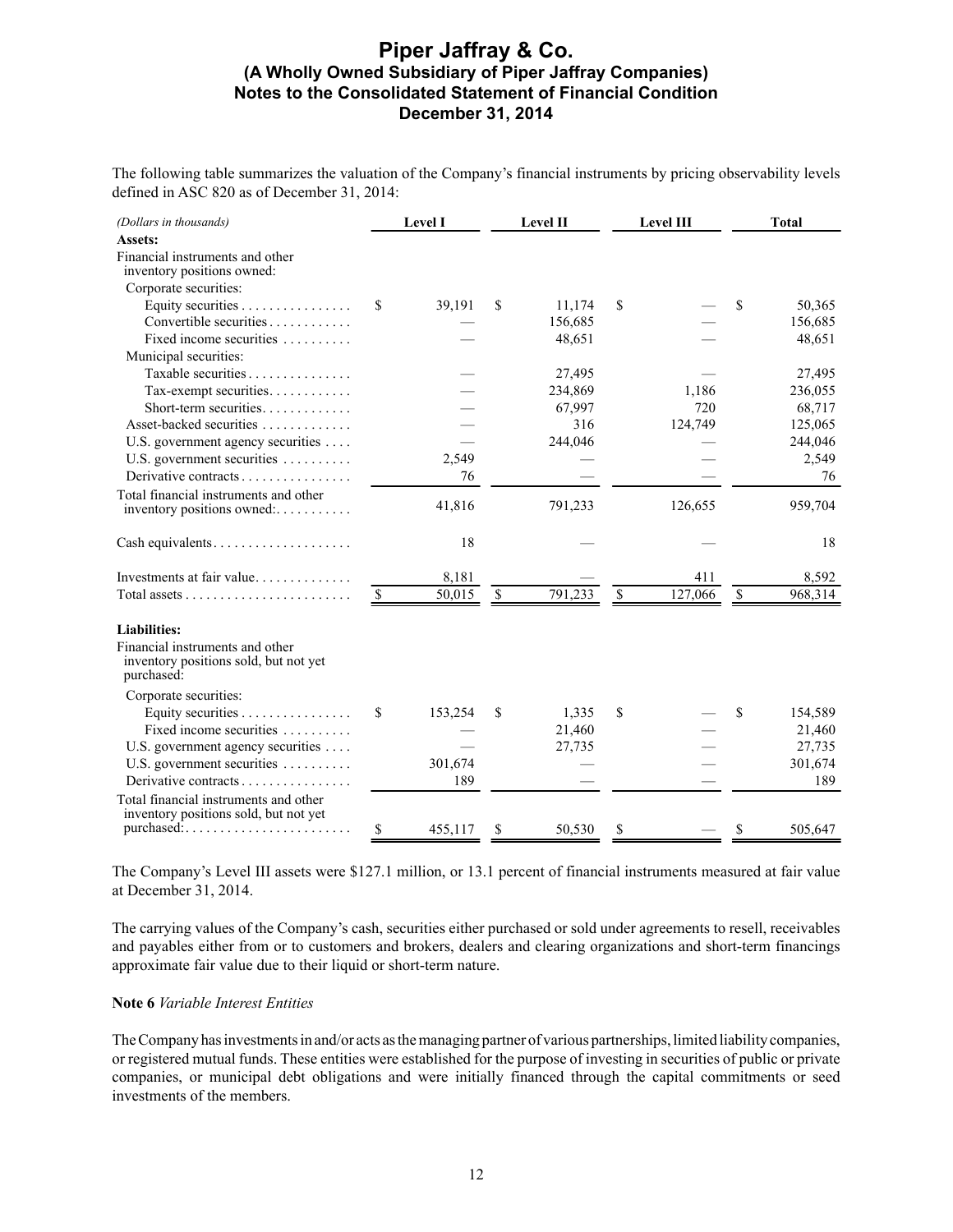VIEs are entities in which equity investors lack the characteristics of a controlling financial interest or do not have sufficient equity at risk for the entity to finance its activities. The determination as to whether an entity is a VIE is based on the amount and nature of the members' equity investment in the entity. The Company also considers other characteristics such as the power through voting rights or similar rights to direct the activities of an entity that most significantly impact the entity's economic performance. For those entities that meet the deferral provisions defined by ASU 2010-10, the Company considers characteristics such as the ability to influence the decision making about the entity's activities and how the entity is financed. The Company has identified certain of the entities described above as VIEs. These VIEs had net assets approximating \$0.2 billion at December 31, 2014. The Company's exposure to loss from these VIEs is \$5.0 million, which is the carrying value of its capital contributions recorded in investments on the consolidated statement of financial condition at December 31, 2014. The Company had no liabilities related to these VIEs at December 31, 2014.

The Company is required to consolidate all VIEs for which it is considered to be the primary beneficiary. The determination as to whether the Company is considered to be the primary beneficiary is based on whether the Company has both the power to direct the activities of the VIE that most significantly impact the entity's economic performance and the obligation to absorb losses or the right to receive benefits of the VIE that could potentially be significant to the VIE. For those entities that meet the deferral provisions defined by ASU 2010-10, the determination as to whether the Company is considered to be the primary beneficiary differs in that it is based on whether the Company will absorb a majority of the VIE's expected losses, receive a majority of the VIE's expected residual returns, or both. The Company determined it is not the primary beneficiary of these VIEs and accordingly does not consolidate them. Furthermore, the Company has not provided financial or other support to these VIEs that it was not previously contractually required to provide as of December 31, 2014.

The Company also originates CMOs through secondary market vehicles. The Company's risk of loss with respect to these entities is limited to the fair value of the securities held by the Company.

### **Note 7** *Receivables from and Payables to Brokers, Dealers and Clearing Organizations*

Amounts receivable from brokers, dealers and clearing organizations at December 31, 2014 included:

#### *(Dollars in thousands)*

|  | 42,676  |
|--|---------|
|  | 57,572  |
|  | 4.933   |
|  | 33,799  |
|  | 1.753   |
|  | 10.254  |
|  | 150.987 |

Amounts payable to brokers, dealers and clearing organizations at December 31, 2014 included:

*(Dollars in thousands)*

|  | 2.430 |
|--|-------|
|  |       |
|  |       |

Deposits paid for securities borrowed approximate the market value of the securities. Securities failed to deliver and receive represent the contract value of securities that have not been delivered or received by the Company on settlement date.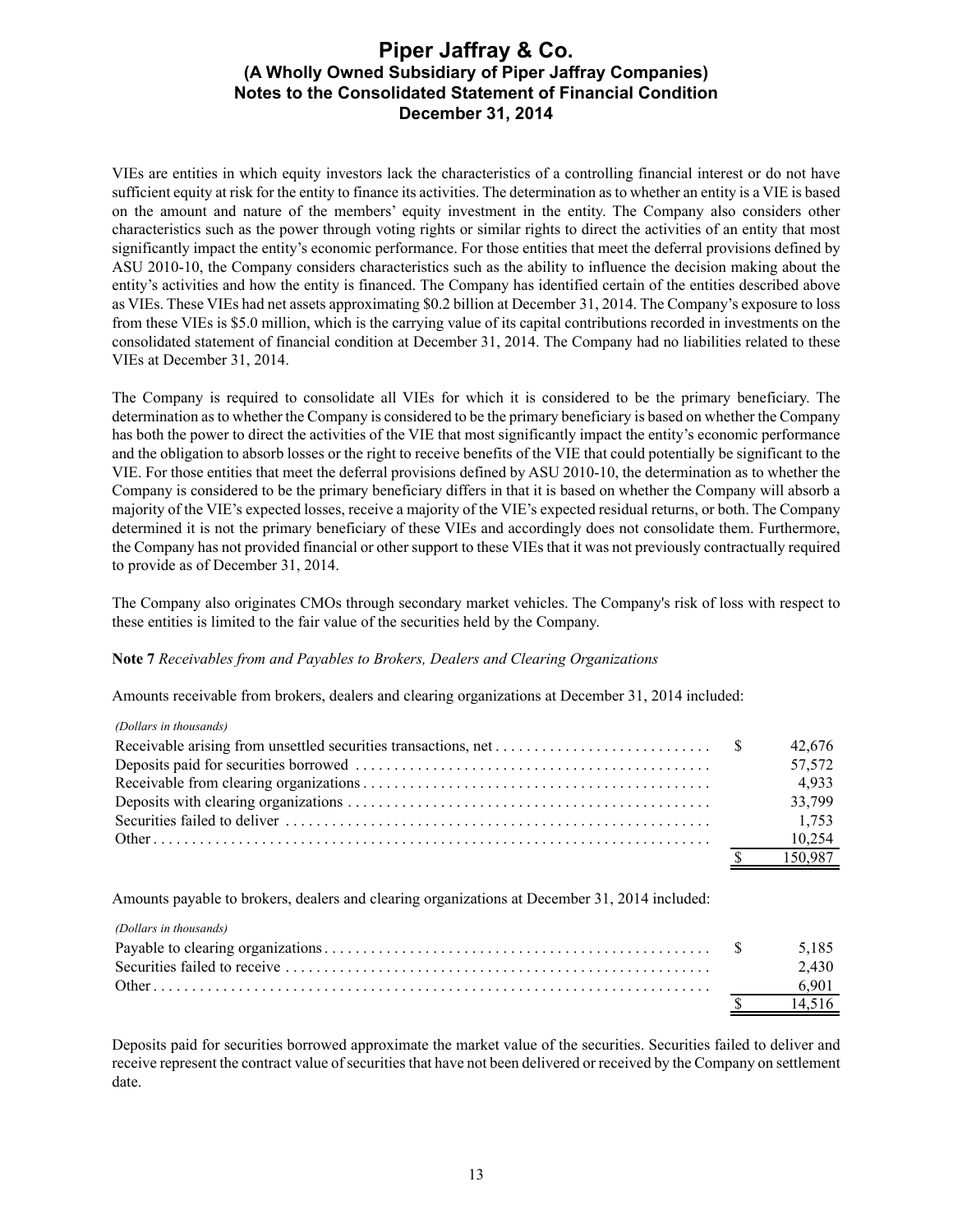### **Note 8** *Receivables from and Payables to Customers*

Amounts receivable from customers at December 31, 2014 included:

| (Dollars in thousands) |      |
|------------------------|------|
|                        | 6135 |
|                        |      |
|                        |      |

Securities owned by customers are held as collateral for margin loan receivables. This collateral is not reflected on the consolidated statement of financial condition. Margin loan receivables earn interest at floating interest rates based on prime rates.

Amounts payable to customers at December 31, 2014 included:

| (Dollars in thousands) |  |
|------------------------|--|
|                        |  |
|                        |  |
|                        |  |

Payables to customers primarily comprise certain cash balances in customer accounts consisting of customer funds pending settlement of securities transactions and customer funds on deposit. Except for amounts arising from customer short sales, all amounts payable to customers are subject to withdrawal by customers upon their request.

### **Note 9** *Collateralized Securities Transactions*

The Company's financing and customer securities activities involve the Company using securities as collateral. In the event that the counterparty does not meet its contractual obligation to return securities used as collateral (e.g., pursuant to the terms of a repurchase agreement), or customers do not deposit additional securities or cash for margin when required, the Company may be exposed to the risk of reacquiring the securities or selling the securities at unfavorable market prices in order to satisfy its obligations to its customers or counterparties. The Company seeks to control this risk by monitoring the market value of securities pledged or used as collateral on a daily basis and requiring adjustments in the event of excess market exposure. The Company also uses unaffiliated third party custodians to administer the underlying collateral for the majority of its short-term financing to mitigate risk.

In a reverse repurchase agreement the Company purchases financial instruments from a seller, typically in exchange for cash, and agrees to resell the same or substantially the same financial instruments to the seller at a stated price plus accrued interest in the future. In a repurchase agreement, the Company sells financial instruments to a buyer, typically for cash, and agrees to repurchase the same or substantially the same financial instruments from the buyer at a stated price plus accrued interest at a future date. Even though repurchase and reverse repurchase agreements involve the legal transfer of ownership of financial instruments, they are accounted for as financing arrangements because they require the financial instruments to be repurchased or resold at maturity of the agreement.

In a securities borrowed transaction, the Company borrows securities from a counterparty in exchange for cash. When the Company returns the securities, the counterparty returns the cash. Interest is generally paid periodically over the life of the transaction.

In the normal course of business, the Company obtains securities purchased under agreements to resell, securities borrowed and margin agreements on terms that permit it to repledge or resell the securities to others, typically pursuant to repurchase agreements. The Company obtained securities with a fair value of approximately \$369.7 million at December 31, 2014, of which \$338.8 million had been pledged or otherwise transferred to satisfy its commitments under financial instruments and other inventory positions sold, but not yet purchased.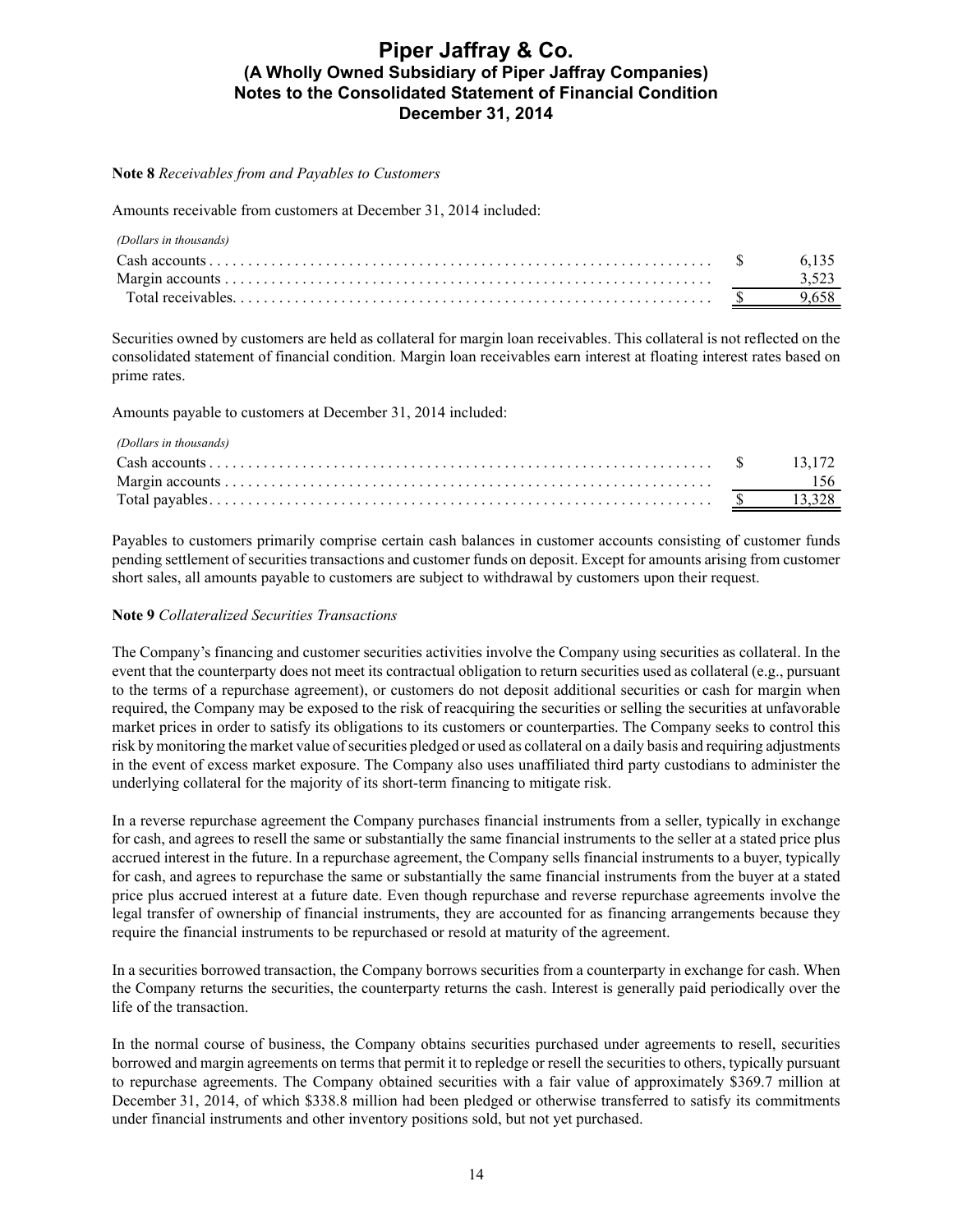The following is a summary of the Company's securities sold under agreements to repurchase ("Repurchase Liabilities"), the fair market value of collateral pledged and the interest rate charged by the Company's counterparty, which is based on LIBOR plus an applicable margin, as of December 31, 2014:

|                                   | Repurchase |                    | <b>Fair Market</b> |         |                 |  |  |       |                      |  |
|-----------------------------------|------------|--------------------|--------------------|---------|-----------------|--|--|-------|----------------------|--|
| (Dollars in thousands)            |            | <b>Liabilities</b> |                    |         |                 |  |  | Value | <b>Interest Rate</b> |  |
| Term up to 30 day maturities:     |            |                    |                    |         |                 |  |  |       |                      |  |
| Asset-backed securities           | -S         | 18.586 \$          |                    | 25.632  | $1.66 - 2.01\%$ |  |  |       |                      |  |
| Term of 30 to 90 day maturities:  |            |                    |                    |         |                 |  |  |       |                      |  |
| Asset-backed securities           |            | 9.097              |                    | 12.823  | $1.83 - 1.96\%$ |  |  |       |                      |  |
| On demand maturities:             |            |                    |                    |         |                 |  |  |       |                      |  |
| U.S. government agency securities |            | 54,293             |                    | 57,705  | $0.50 - 0.75\%$ |  |  |       |                      |  |
|                                   |            | 20,670             |                    | 21,323  | $0.35\%$        |  |  |       |                      |  |
|                                   |            | 102.646            |                    | 117,483 |                 |  |  |       |                      |  |

Reverse repurchase agreements, repurchase agreements and securities borrowed and loaned are reported on a net basis by counterparty when a legal right of offset exists. There were no gross amounts offset on the consolidated statement of financial condition for reverse repurchase agreements, securities borrowed or repurchase agreements at December 31, 2014, as a legal right of offset did not exist. The Company had no outstanding securities lending arrangements as of December 31, 2014. See Note 4 for information related to the Company's offsetting of derivative contracts.

### **Note 10** *Investments*

The Company's proprietary investments include investments in private companies and partnerships, registered mutual funds, and warrants of public and private companies. Investments at December 31, 2014 included:

| (Dollars in thousands) |        |
|------------------------|--------|
|                        | 8,592  |
|                        | 219    |
|                        | 55,645 |
|                        | 64.456 |
|                        |        |
|                        | 64,181 |
|                        |        |

*(1) Noncontrolling interests are attributable to third party ownership in a consolidated private equity investment vehicle.*

At December 31, 2014, investments carried on a cost basis had an estimated fair market value of \$0.2 million. The estimated fair value of these investments was based on an assessment of each underlying security. Because valuation estimates were based upon management's judgment, investments carried at cost would be categorized as Level III assets in the fair value hierarchy, if they were carried at fair value.

Investments accounted for under the equity method include general and limited partnership interests. The carrying value of these investments is based on the investment vehicle's net asset value. The net assets of investment partnerships consist of investments in both marketable and non-marketable securities. The underlying investments held by such partnerships are valued based on the estimated fair value determined by management in our capacity as general partner or investor and, in the case of investments in unaffiliated investment partnerships, are based on financial statements prepared by the unaffiliated general partners.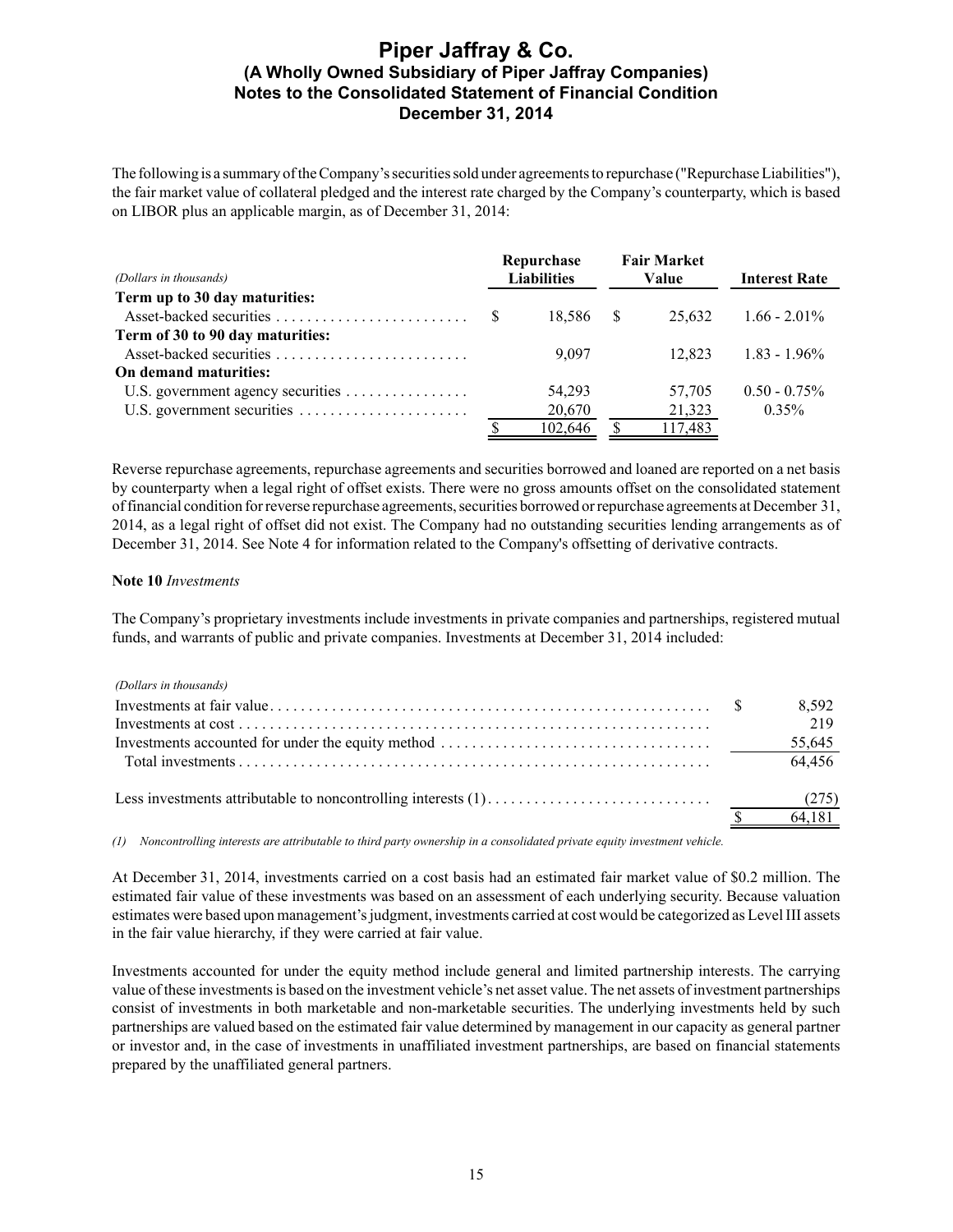### **Note 11** *Other Assets*

Other assets at December 31, 2014 included:

| (Dollars in thousands) |        |
|------------------------|--------|
|                        | 50,854 |
|                        | 10,753 |
|                        |        |
|                        |        |
|                        | 5,757  |
|                        |        |
|                        |        |

See Note 20 for additional details concerning the Company's net deferred income tax assets.

### **Note 12** *Goodwill and Intangible Assets*

The following table presents the changes in the carrying value of goodwill and intangible assets for the year ended December 31, 2014:

#### *(Dollars in thousands)*

| Goodwill          |                  |
|-------------------|------------------|
|                   |                  |
|                   |                  |
|                   |                  |
| Intangible assets | 5,316<br>(2,972) |

The Company tests goodwill and indefinite-life intangible assets for impairment on an annual basis and on an interim basis when circumstances exist that could indicate possible impairment. The Company tests for impairment at the reporting unit level, which is generally one level below its operating segments. The Company has identified one reporting unit: capital markets. When testing for impairment, the Company has the option to first assess qualitative factors to determine whether it is more likely than not that the fair value of the reporting unit is less than its carrying amount. If, after making an assessment, the Company determines it is not more likely than not that the fair value of the reporting unit is less than its carrying amount, then performing the two-step impairment test is unnecessary. However, if the Company concludes otherwise, then the Company is required to perform the two-step impairment test, which requires management to make judgments in determining what assumptions to use in the calculation. The first step of the process consists of estimating the fair value of the reporting unit based on the following factors: a discounted cash flow model using revenue and profit forecasts, the Parent Company's market capitalization, public company comparables and multiples of recent mergers and acquisitions of similar businesses, if available. The estimated fair value of the reporting unit is compared with its carrying value, which includes the allocated goodwill. If the estimated fair value is less than the carrying value, a second step is performed to measure the amount of the impairment loss, if any. An impairment loss is equal to the excess of the carrying amount of goodwill over its fair value.

The Company completed its annual goodwill impairment analysis as of October 31, 2014, and concluded there was no goodwill impairment.

The Company also evaluated its definite-lived intangible assets and concluded there was no impairment in 2014.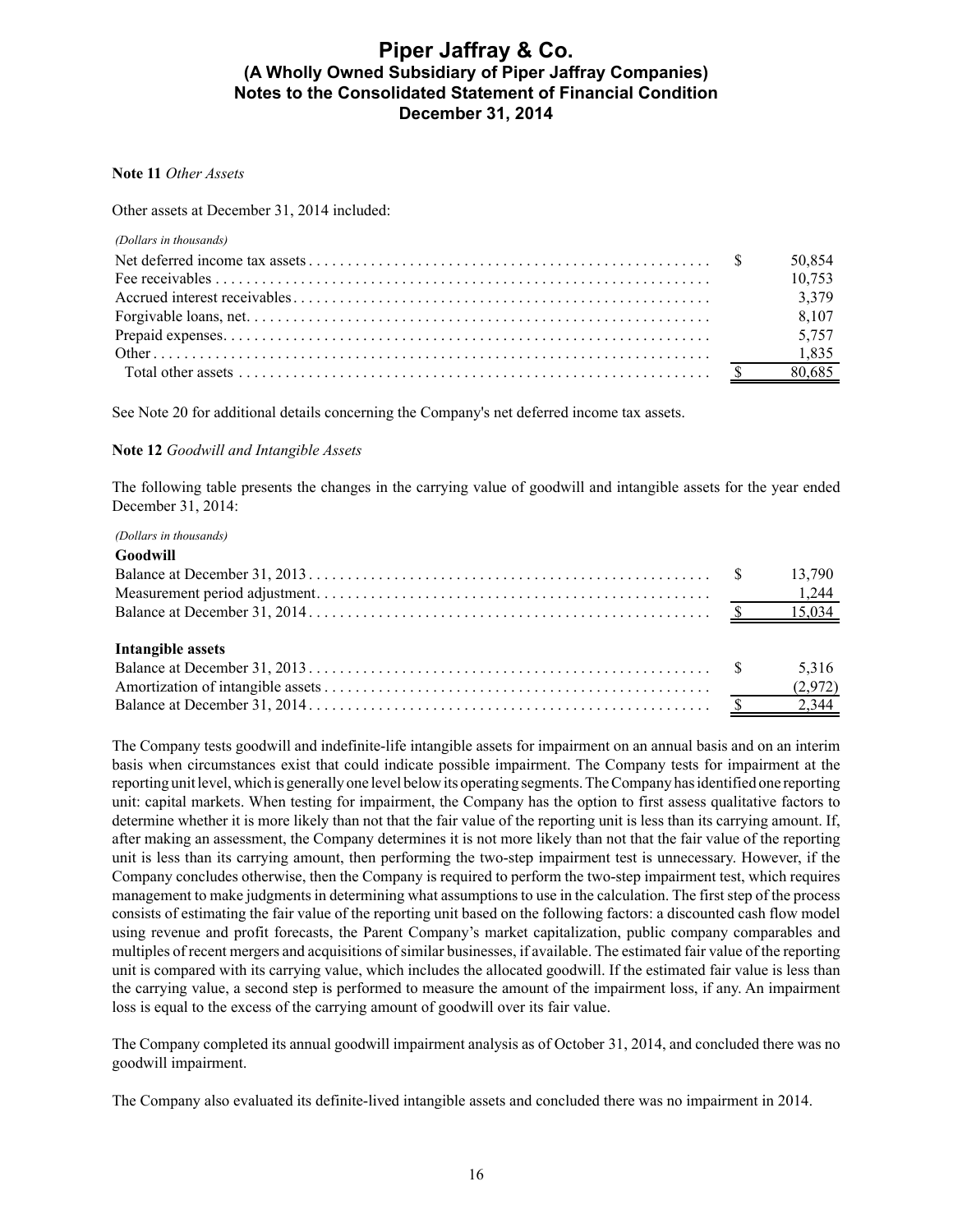In 2014, the Company recorded a \$1.2 million measurement period adjustment to increase goodwill and acquisition related deferred tax liabilities.

### **Note 13** *Fixed Assets*

The following is a summary of fixed assets as of December 31, 2014:

| (Dollars in thousands) |          |
|------------------------|----------|
|                        | 26.465   |
|                        | 20.777   |
|                        |          |
|                        | 60.152   |
|                        | (43,984) |
|                        | 16.168   |

### **Note 14** *Short-Term Financing*

The following is a summary of short-term financing and the weighted average interest rate on borrowings at December 31, 2014:

|                                                                                          | Outstanding    | <b>Weighted Average</b> |
|------------------------------------------------------------------------------------------|----------------|-------------------------|
| (Dollars in thousands)                                                                   | <b>Balance</b> | <b>Interest Rate</b>    |
|                                                                                          | 238.013        | 1.48%                   |
| Bank lines (secured) $\dots \dots \dots \dots \dots \dots \dots \dots \dots \dots \dots$ | 12.000         | $1.50\%$                |
|                                                                                          | 250.013        |                         |

The Company issues secured commercial paper to fund a portion of its securities inventory. The commercial paper notes ("CP Notes") can be issued with maturities of 27 days to 270 days from the date of issuance. The CP Notes are issued under three separate programs, CP Series A, CP Series II A and CP Series III A, and are secured by different inventory classes. As of December 31, 2014, the weighted average maturity of CP Series A, CP Series II A and CP Series III A was 77 days, 26 days and 27 days, respectively. The CP Notes are interest bearing or sold at a discount to par with an interest rate based on LIBOR plus an applicable margin. CP Series III A includes a covenant that requires the Company to maintain excess net capital of \$120 million.

The Company has committed short-term bank line financing available on a secured basis and uncommitted short-term bank line financing available on both a secured and unsecured basis. The Company uses these credit facilities in the ordinary course of business to fund a portion of its daily operations and the amount borrowed under these credit facilities varies daily based on the Company's funding needs.

The Company's committed short-term bank line financing at December 31, 2014 consisted of a one-year \$250 million committed revolving credit facility with U.S. Bank, N.A., which was renewed in December 2014. Advances under this facility are secured by certain marketable securities. The facility includes a covenant that requires the Company to maintain minimum net capital of \$120 million, and the unpaid principal amount of all advances under this facility will be due on December 18, 2015. The Company pays a nonrefundable commitment fee on the unused portion of the facility on a quarterly basis. At December 31, 2014, the Company had no advances against this line of credit.

The Company's uncommitted secured lines at December 31, 2014 totaled \$185 millionwith two banks and are dependent on having appropriate collateral, as determined by the bank agreement, to secure an advance under the line. The availability of the Company's uncommitted lines are subject to approval by the individual banks each time an advance is requested and may be denied. At December 31, 2014, the Company had \$12.0 million in advances against these lines of credit.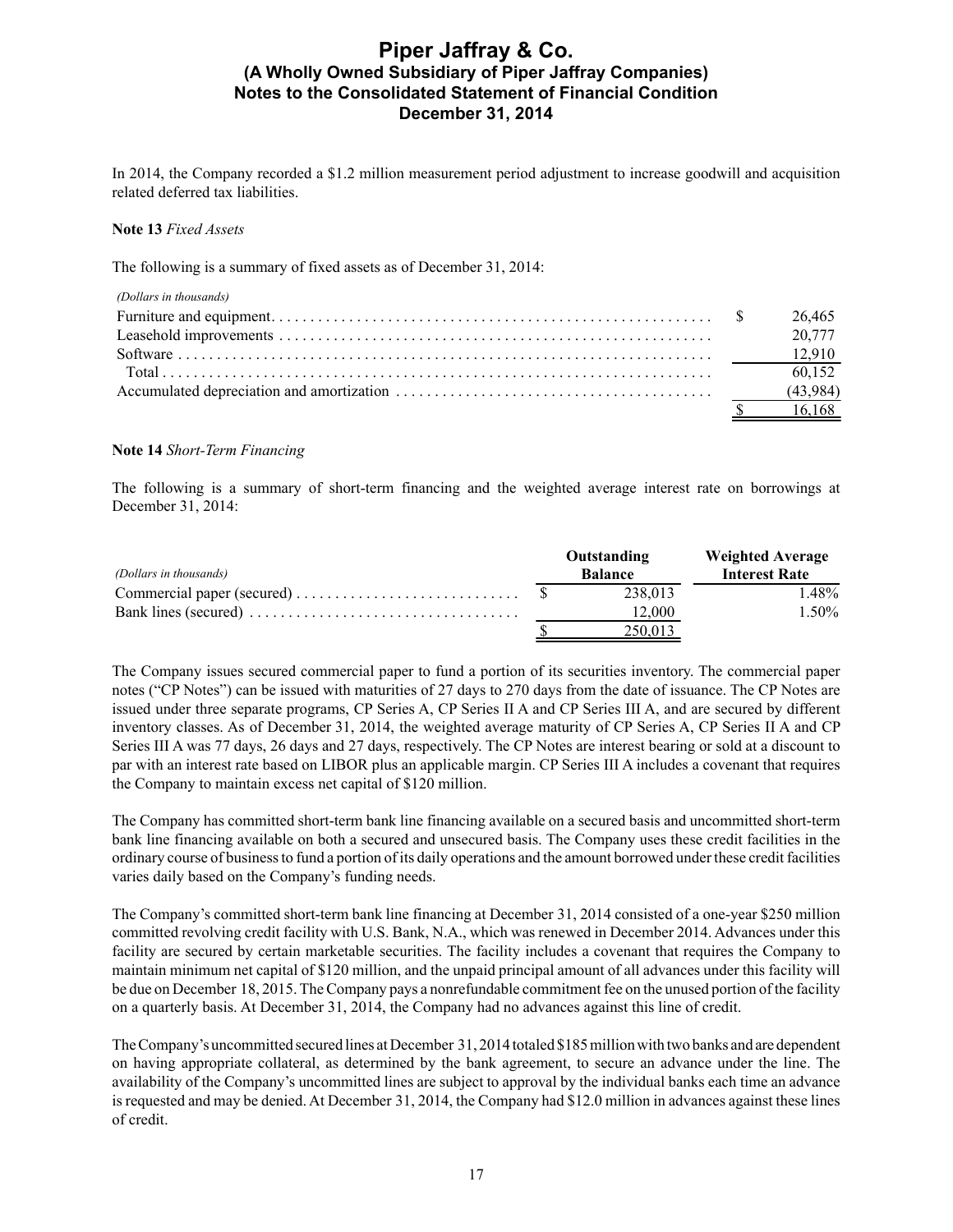**Note 15** *Contingencies, Commitments and Guarantees*

### **Legal Contingencies**

The Company has been named as a defendant in various legal actions, including complaints and litigation and arbitration claims, arising from its business activities. Such actions include claims related to securities brokerage and investment banking activities, and certain class actions that primarily allege violations of securities laws and seek unspecified damages, which could be substantial. Also, the Company is involved from time to time in investigations and proceedings by governmental agencies and self-regulatory organizations ("SROs") which could result in adverse judgments, settlement, penalties, fines or other relief.

Given uncertainties regarding the timing, scope, volume and outcome of pending and potential legal actions, investigations and regulatory proceedings and other factors, the amounts of reserves and ranges of reasonably possible losses are difficult to determine and of necessity subject to future revision. Subject to the foregoing, management of the Company believes, based on currently available information, after consultation with outside legal counsel and taking into account its established reserves, that pending legal actions, investigations and regulatory proceedings will be resolved with no material adverse effect on the consolidated statement of financial condition of the Company.

### **Operating Lease Commitments**

The Company leases office space throughout the United States. Aggregate minimum lease commitments under operating leases as of December 31, 2014 are as follows:

| (Dollars in thousands) |        |
|------------------------|--------|
|                        |        |
|                        | 10.511 |
|                        | 8.870  |
|                        | 8,739  |
|                        | 8,644  |
|                        | 26.346 |
|                        | 73 831 |

Total minimum rentals to be received from 2015 through 2019 under noncancelable subleases were \$7.2 million at December 31, 2014.

### **Fund Commitments**

As of December 31, 2014, the Company had commitments to invest approximately \$10.2 million in limited partnerships that make investments in private equity and venture capital funds. The commitments are estimated to be funded, if called, through the end of the respective investment periods ranging from 2015 to 2018.

#### **Other Guarantees**

The Company is a member of numerous exchanges and clearinghouses. Under the membership agreements with these entities, members generally are required to guarantee the performance of other members, and if a member becomes unable to satisfy its obligations to the clearinghouse, other members would be required to meet shortfalls. To mitigate these performance risks, the exchanges and clearinghouses often require members to post collateral. In addition, the Company identifies and guarantees certain clearing agents against specified potential losses in connection with providing services to the Company or its affiliates. The Company's maximum potential liability under these arrangements cannot be quantified. However, management believes the likelihood that the Company would be required to make payments under these arrangements is remote. Accordingly, no liability is recorded in the consolidated statement of financial condition for these arrangements.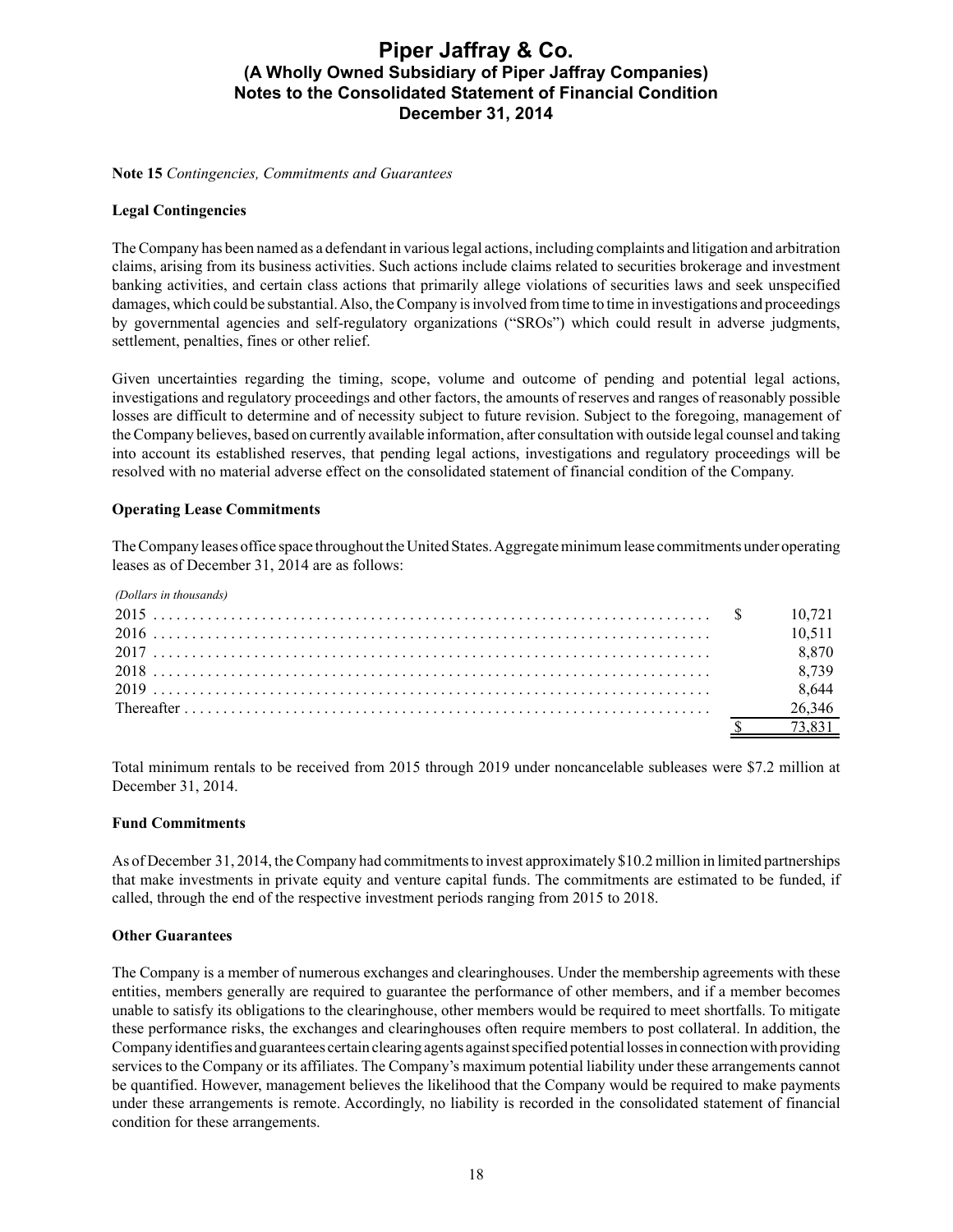### **Concentration of Credit Risk**

The Company provides investment, capital-raising and related services to a diverse group of domestic and foreign customers, including governments, corporations, and institutional and individual investors. The Company's exposure to credit risk associated with the non-performance of customers in fulfilling their contractual obligations pursuant to securities transactions can be directly impacted by volatile securities markets, credit markets and regulatory changes. This exposure is measured on an individual customer basis and on a group basis for customers that share similar attributes. To alleviate the potential for risk concentrations, counterparty credit limits have been implemented for certain products and are continually monitored in light of changing customer and market conditions.

### **Note 16** *Noncontrolling Interests*

The consolidated statement of financial condition includes the accounts of Piper Jaffray and other entities in which the Company has a controlling financial interest. Noncontrolling interests represent equity interests in consolidated entities that are not attributable, either directly or indirectly, to Piper Jaffray. Noncontrolling interests include the minority equity holders' proportionate share of the equity in a private equity investment vehicle aggregating \$0.3 million as of December 31, 2014.

Ownership interests in entities held by parties other than Piper Jaffray are presented as noncontrolling interests within shareholder's equity, separate from the Company's own equity.

### **Note 17** *Employee Benefit Plans*

The Parent Company has various employee benefit plans, and substantially all Company employees are covered by at least one plan. The plans include health and welfare plans and a tax-qualified retirement plan.

### **Note 18** *Parent Company Compensation Plans*

#### **Stock-Based Compensation**

The Parent Company maintains a stock-based compensation plan, the Piper Jaffray Companies Amended and Restated 2003 Annual and Long-Term Incentive Plan (the "Incentive Plan"). The Incentive Plan permits the grant of equity awards, including restricted stock, restricted stock units and non-qualified stock options, to the Company's employees. The awards granted to employees have either three-year cliff vesting periods, vest ratably over three years in equal installments or cliff vest upon meeting certain performance or market-based metrics. The maximum term of the stock options granted to employees is ten years. The Incentive Plan provides for accelerated vesting of awards if there is a severance event, a change in control of the Parent Company (as defined in the Incentive Plan), in the event of a participant's death, and at the discretion of the compensation committee of the Parent Company's board of directors.

#### **Deferred Compensation Plan**

The Parent Company maintains various deferred compensation arrangements for employees.

The nonqualified deferred compensation plan is an unfunded plan which allows certain highly compensated employees, at their election, to defer a percentage of their base salary, commissions and/or cash bonuses. The deferrals vest immediately and are non-forfeitable. The amounts deferred under this plan are held in a grantor trust. The Parent Company invests, as a principal, in investments to economically hedge its obligation under the nonqualified deferred compensation plan.

The Piper Jaffray Companies Mutual Fund Restricted Share Investment Plan is a deferred compensation plan which allows eligible employees to elect to receive a portion of the incentive compensation they would otherwise receive in the form of restricted stock, instead in restricted mutual fund shares ("MFRS Awards") of registered funds managed by the Parent Company's asset management business. MFRS Awards vest ratably over three years in equal installments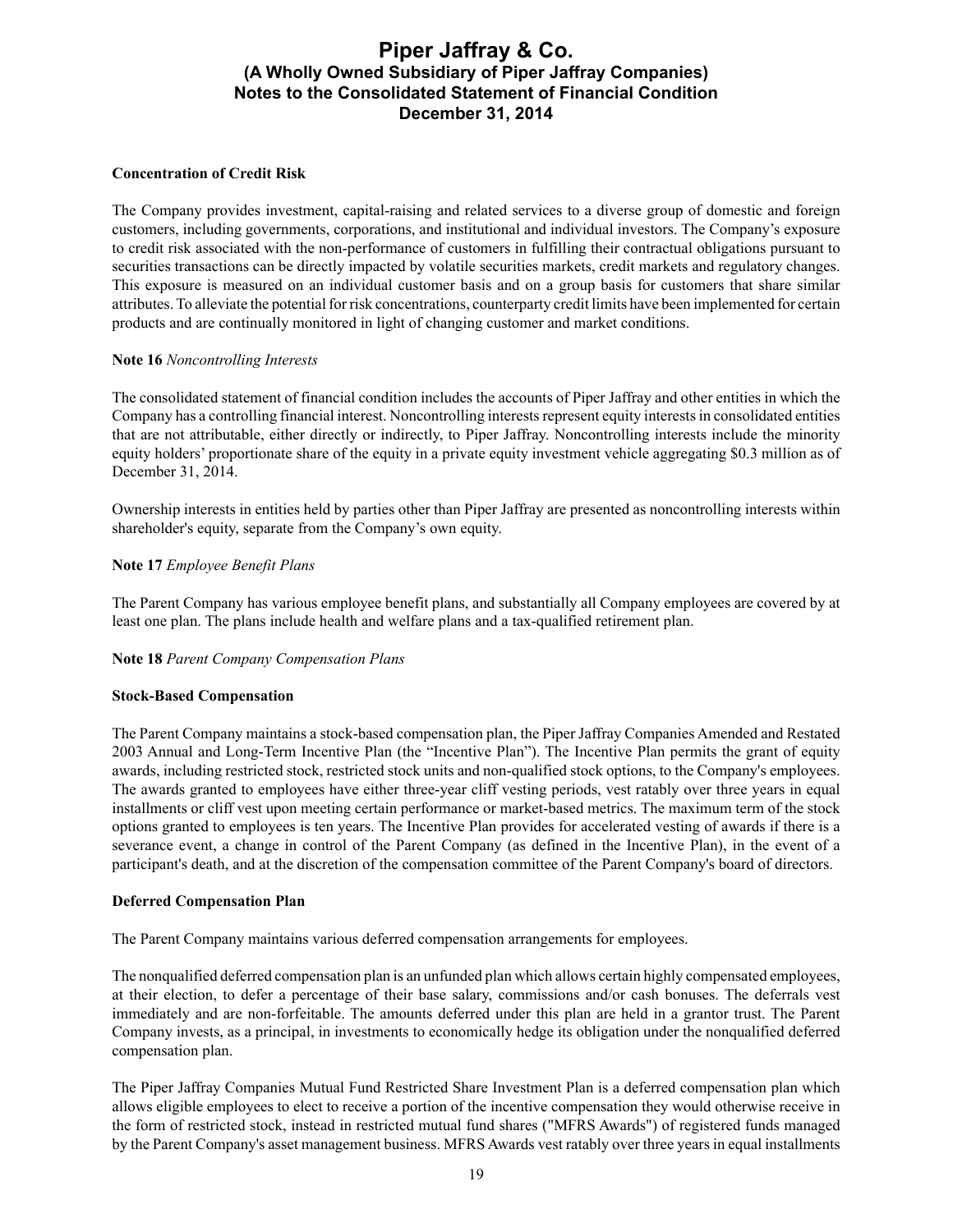and provide for continued vesting after termination of employment so long as the employee does not violate certain post-termination restrictions set forth in the award agreement or any agreement entered into upon termination.

The Company has also granted MFRS Awards to new employees as a recruiting tool. Employees must fulfill service requirements in exchange for rights to the awards.

### **Note 19** *Net Capital Requirements and Other Regulatory Matters*

Piper Jaffray is registered as a securities broker dealer with the SEC and is a member of various SROs and securities exchanges. FINRA serves as Piper Jaffray's primary SRO. Piper Jaffray is subject to the uniform net capital rule of the SEC and the net capital rule of FINRA. Piper Jaffray has elected to use the alternative method permitted by the SEC rule, which requires that it maintain minimum net capital of the greater of \$1.0 million or 2 percent of aggregate debit balances arising from customer transactions, as such term is defined in the SEC rule. Under its rules, FINRA may prohibit a member firm from expanding its business or paying dividends if resulting net capital would be less than 5 percent of aggregate debit balances. Advances to affiliates, repayment of subordinated debt, dividend payments and other equity withdrawals by Piper Jaffray are subject to certain notification and other provisions of SEC and FINRA rules. In addition, Piper Jaffray is subject to certain notification requirements related to withdrawals of excess net capital.

At December 31, 2014, net capital calculated under the SEC rule was \$165.3 million, and exceeded the minimum net capital required under the SEC rule by \$164.3 million. The Company anticipates \$10 million of capital withdrawals within the next six months.

The Company's short-term committed credit facility of \$250 million and the Parent Company's variable rate senior notes include covenants requiring Piper Jaffray to maintain minimum net capital of \$120 million. CP Notes issued under CP Series III A include a covenant that requires Piper Jaffray to maintain excess net capital of \$120 million.

#### **Note 20** *Income Taxes*

Deferred income tax assets and liabilities reflect the tax effect of temporary differences between the carrying amount of assets and liabilities for financial reporting purposes and the amounts used for the same items for income tax reporting purposes. The net deferred income tax assets included in other assets on the consolidated statement of financial condition consisted of the following items at December 31, 2014:

| (Dollars in thousands)    |        |
|---------------------------|--------|
| Deferred tax assets:      |        |
|                           | 1,477  |
|                           | 49,619 |
|                           | 292    |
|                           | 1,471  |
|                           | 2,635  |
|                           | 55,494 |
| Deferred tax liabilities: |        |
|                           | 1,528  |
|                           | 2,039  |
|                           | 1,073  |
|                           | 4,640  |
|                           | 50.854 |